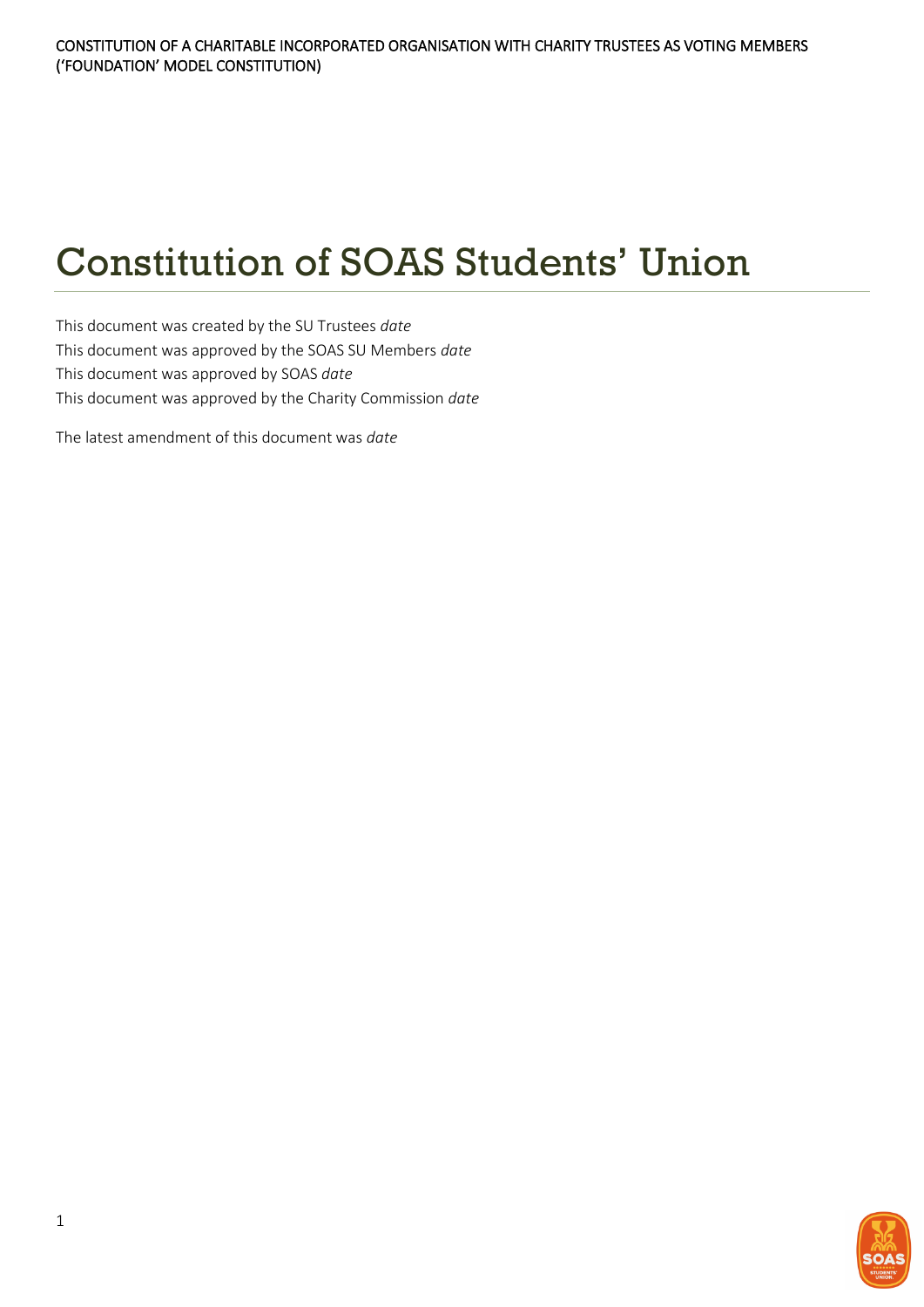# <span id="page-1-0"></span>**Background**

- A. The Union is the incorporated successor of the unincorporated association known as "SOAS Students' Union" now established as a Charitable Incorporated Organisation of the same name.
- B. The Union is a students' union within the meaning of the Education Act 1994. It is a democratic institution, devoted to the educational interests and welfare of its Members.
- C. This Constitution has been structured to give the Charity Trustees reasonable authority to manage the affairs of the Union in a professional manner to ensure that the Union complies with charity law and other legal requirements. Members have the right to elect and dismiss the Charity Trustees in accordance with charity law and the rules in this Constitution and its Schedules. The Charity Trustees will give the utmost consideration to the views of the Members. The Executive Committee is responsible for the political and campaigning side of the Union's activities subject to the powers of the Charity Trustees within the Constitution.
- D. The Union will at all times seek to recognise the diversity of, and ensure equal access for all Members, and take lawful positive action to facilitate participation of Members that are marginalised, disadvantaged or discrimination against within society.
- E. The Union will not affiliate to any political party or religious organisation.
- F. Under the Education Act 1994 SOAS, University of London has a statutory duty to ensure the Union operates in a fair and democratic manner and is held to proper account for its finances. The Union works alongside SOAS to ensure the affairs of the Union are properly conducted and that the educational and welfare needs of the Unions' Members are met.

# <span id="page-1-1"></span>**Definitions and Interpretation**

The meanings of any defined term used in this Constitution are set out i[n Clause 17.](#page-27-0) Any dispute arising in relation to the interpretation of the Constitution or its Schedules will be resolved by the Board of Trustees

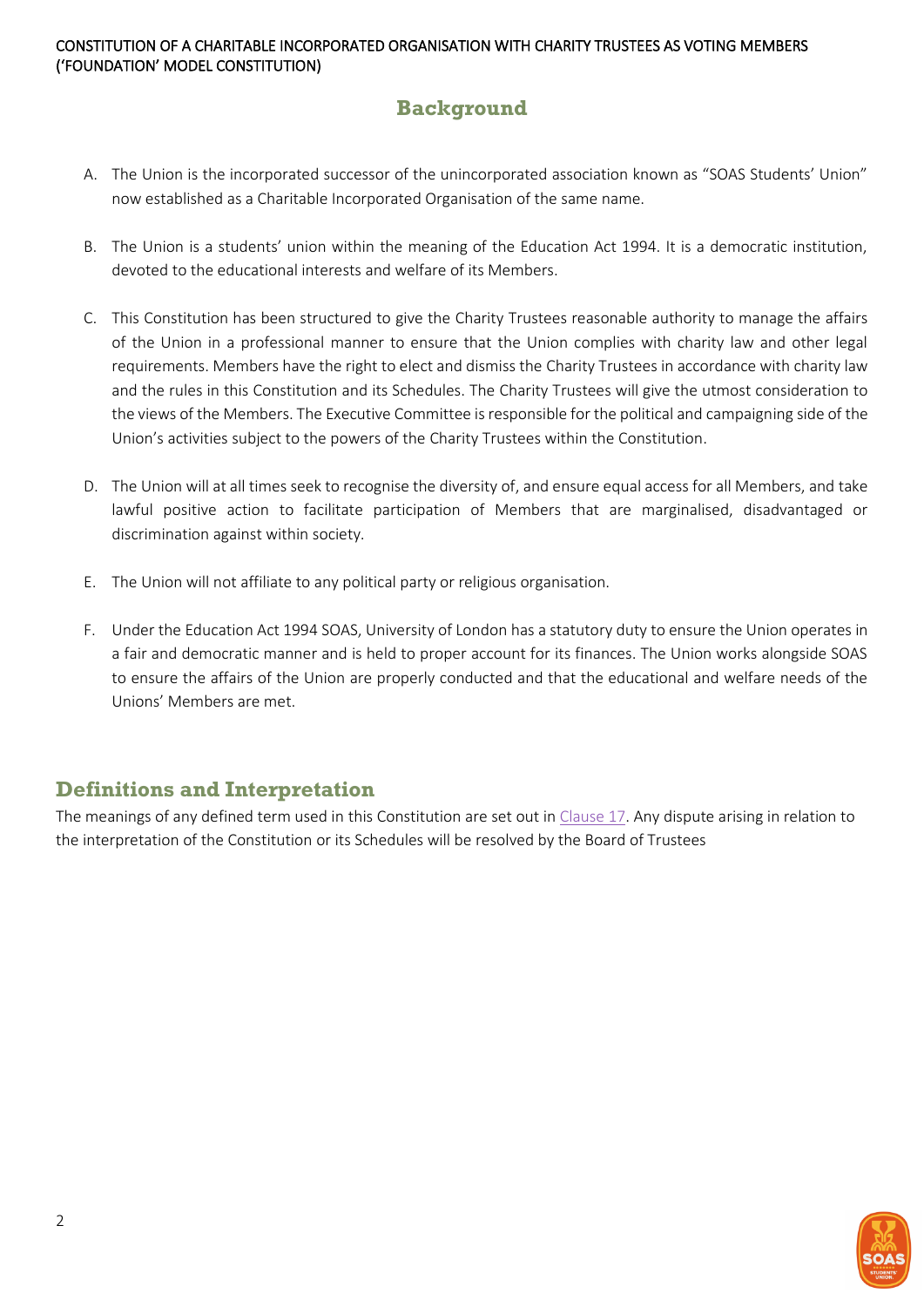# **Contents**

| 1.  |  |
|-----|--|
| 2.  |  |
| 3.  |  |
| 4.  |  |
|     |  |
| 5.  |  |
|     |  |
|     |  |
| 6.  |  |
| 7.  |  |
| 8.  |  |
|     |  |
|     |  |
|     |  |
|     |  |
|     |  |
|     |  |
| 9.  |  |
|     |  |
|     |  |
|     |  |
|     |  |
|     |  |
|     |  |
|     |  |
|     |  |
|     |  |
|     |  |
|     |  |
|     |  |
| 10. |  |
|     |  |

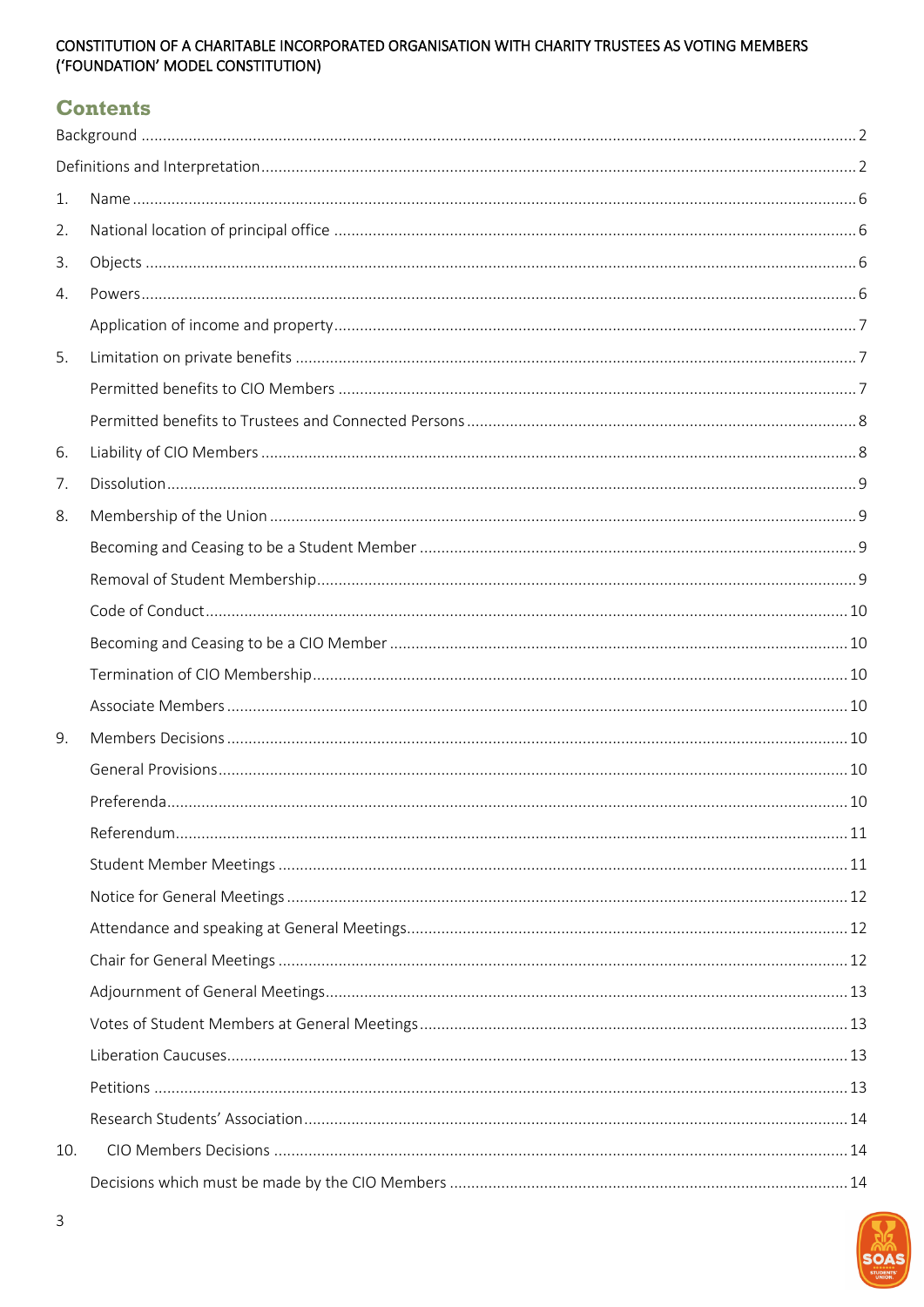| 11. |  |
|-----|--|
|     |  |
|     |  |
|     |  |
|     |  |
|     |  |
|     |  |
|     |  |
|     |  |
|     |  |
|     |  |
|     |  |
| 12. |  |
|     |  |
|     |  |
|     |  |
|     |  |
|     |  |
|     |  |
|     |  |
|     |  |
| 13. |  |
|     |  |
|     |  |
| 14. |  |

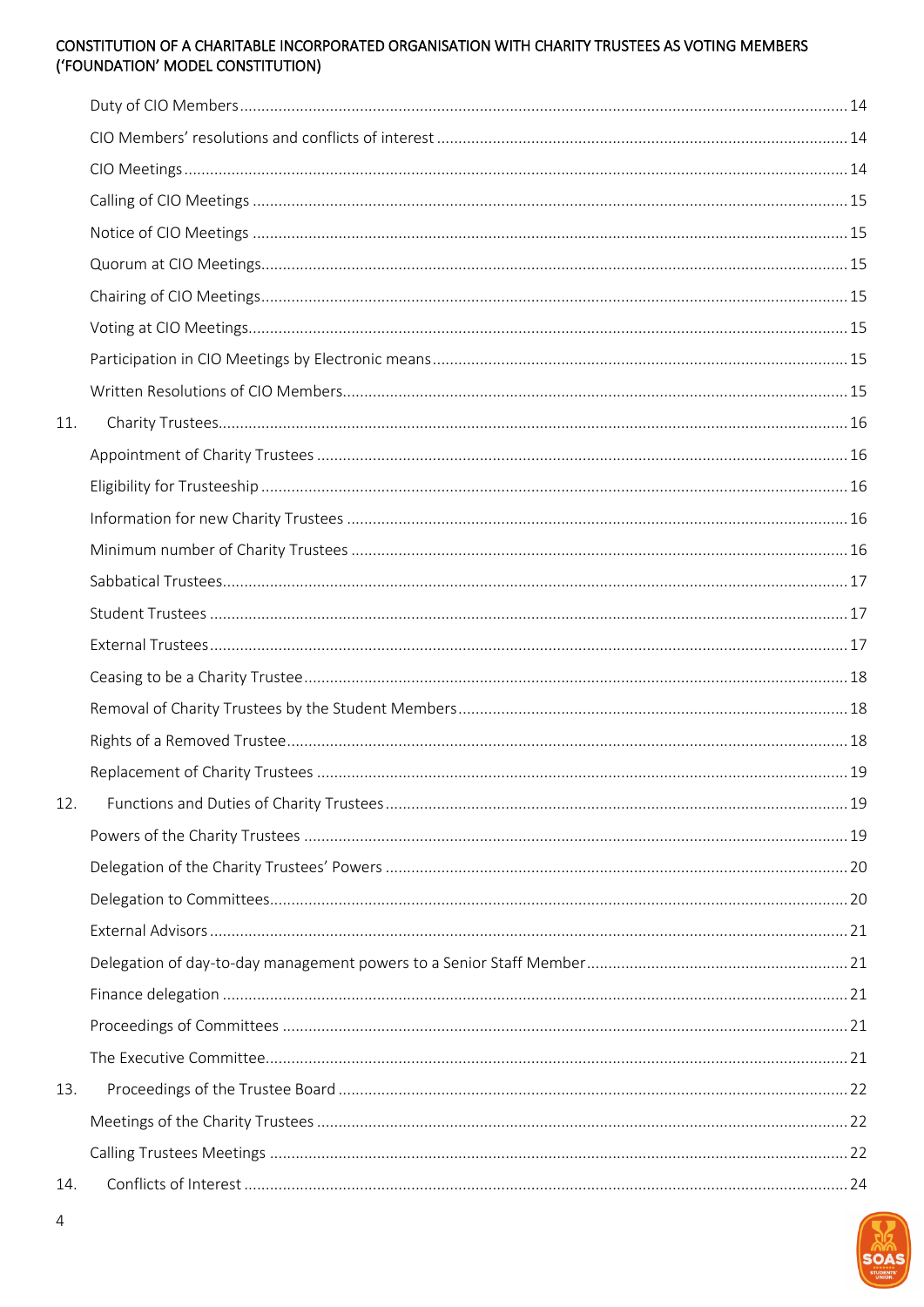| 15. |  |
|-----|--|
|     |  |
|     |  |
|     |  |
|     |  |
|     |  |
|     |  |
| 16. |  |
|     |  |
|     |  |
|     |  |
|     |  |
| 17. |  |

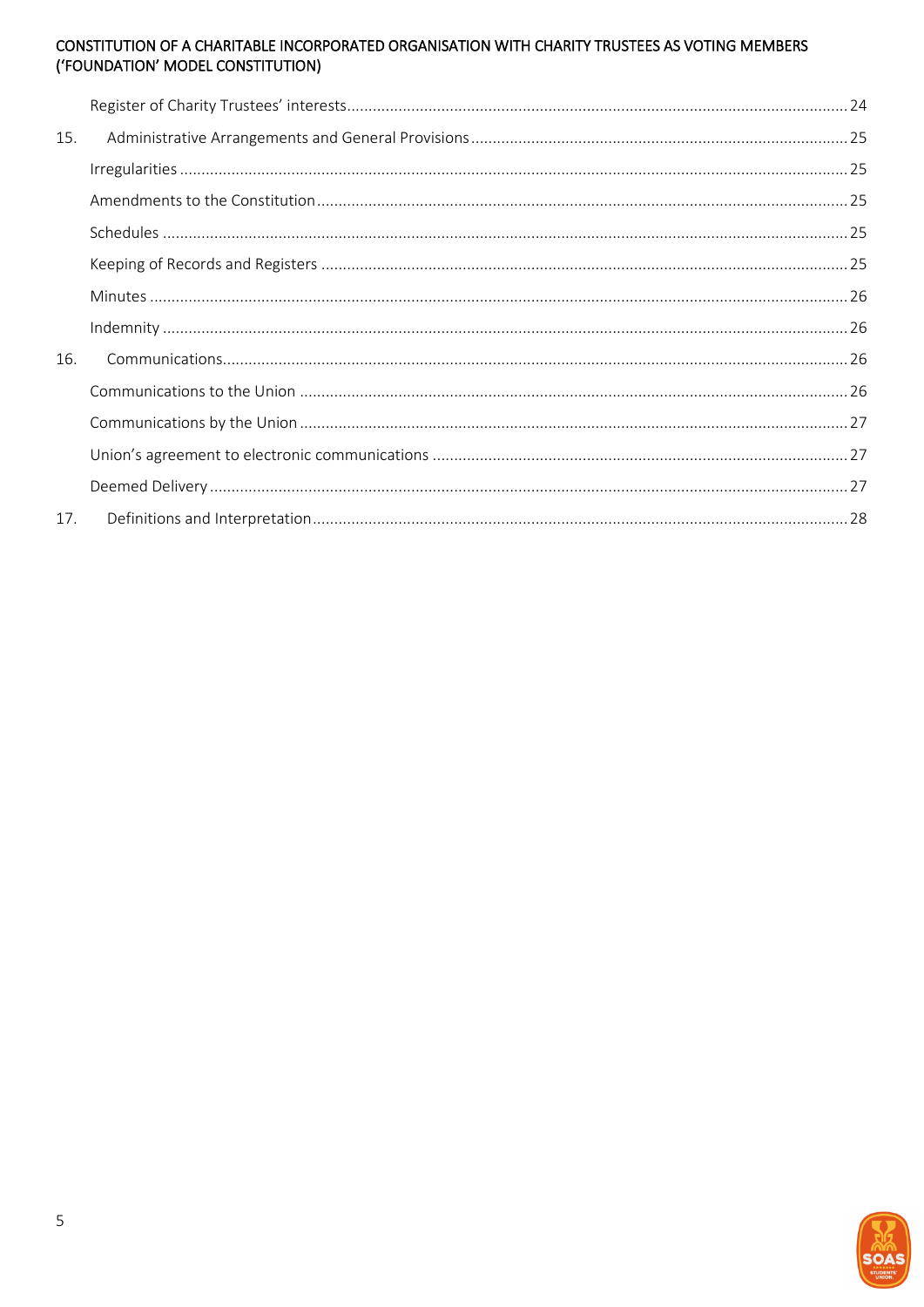# <span id="page-5-0"></span>1. **Name**

The name of the Charitable Incorporated Organisation (the CIO) is SOAS Students' Union. The CIO is a students' union for the purposes of the Education Act 1994 and is referred to as 'the Union' within this document.

# <span id="page-5-1"></span>2. **National location of principal office**

The Union must have a principal office in England or Wales. The principal office of the Union is in England. It is SOAS Students' Union, 10 Thornhaugh Street, London WC1H 0XG.

# <span id="page-5-2"></span>3. **Objects**

The objects of the Union are the advancement of education of Students for the public benefit by:

- 3.1 promoting the interests and welfare of Students during their course of study and representing, supporting and advising Students;
- 3.2 being the recognised representative channel between Students and SOAS and any other external bodies; and
- 3.3 providing social, cultural, sporting and recreational activities and forums for discussions and debate for the personal development of Students

# <span id="page-5-3"></span>4. **Powers**

The Union has the power to do anything which is calculated to further its objects or is conducive or incidental to doing so. In particular, the CIO's powers include, but are not limited to, the power to:

- 4.1 provide services and facilities for Members;
- 4.2 establish, support, promote and operate a network of student activities for Members;
- 4.3 support any fundraising activities carried out by its Members for charitable causes, including the provision of administrative support, banking facilities and acting as a holding trustee of any funds raised;
- 4.4 alone or with other organisations
- a. carry out campaigning activities;
- b. seek to influence public opinion; and
- c. make representation to and seek to influence governmental and other bodies and institutions regarding the reform, development and implementation of appropriate policies, legislation and regulations provided that all such activities will be confined to the activities which an English and Welsh charity may properly undertake and provided that the Union complies with the Education Act 1994 and any published guidance of the Charity Commission;
- 4.5 write, make commission, print, publish or distribute materials or information or assist in these activities;
- 4.6 promote, initiate, develop or carry out education and training and arrange, provide or assist with exhibitions, lectures, meetings, seminars, displays or classes;
- 4.7 promote, encourage, carry out or commission research, surveys, studies or other work and publish the useful results;
- 4.8 provide or appoint others to provide advice, guidance, representation and advocacy;
- 4.9 cooperate with other charities and bodies and exchange information and advice with them;
- 4.10 become a member, affiliate or associate with other charities and bodies;
- 4.11 support, set up or amalgamate with other charities with objects identical or similar to the Union's objects, and act as or appoint trustees, agents, nominees or delegates to control and manage such charities;

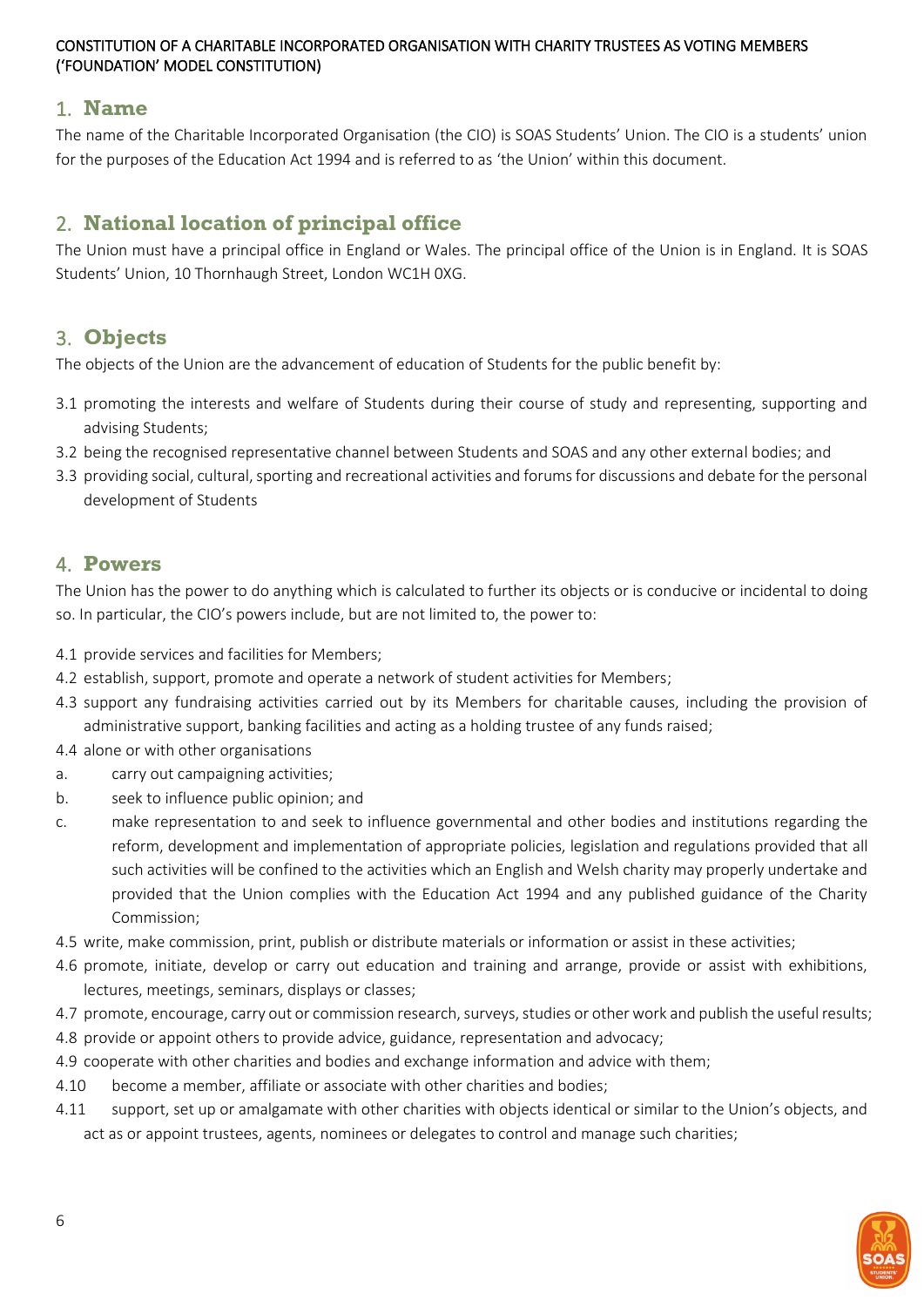#### <span id="page-6-0"></span>**Application of income and property**

- 4.12 purchase or acquire all or any of the property, assets, liabilities and engagements of any charity with objects similar to the Union's objects:
- 4.13 raise funds and invite and receive contributions from any person provided that the Union shall not carry out any taxable trading activities in raising funds;
- 4.14 purchase, lease, hire or receive property of any kind including land, buildings and equipment and maintain and equip it for use;
- 4.15 make grants or loans of money and give guarantees
- 4.16 set aside funds for special purposes or as reserves against future expenditure;
- 4.17 invest and deal with the Union's money not immediately required for its objects in or upon any investments, securities or property;
- 4.18 arrange for investments or other property of the Union to be held in the name of a nominee (being a company or a limited liability partnership registered or having an established place of business in England and Wales) under the control of the Charity Trustees or a financial expert acting under their instructions and to pay any reasonable fee required;
- 4.19 open and operate banking accounts and other facilities for banking and draw, accept, endorse, negotiate, discount, issue or execute negotiable instruments such as promissory notes or bills of exchange;
- 4.20 trade in the course of carrying out any of its objects;
- 4.21 establish or acquire subsidiary companies to carry on any taxable trade;
- 4.22 subject to clause 5 (*[limitation on private benefits](#page-6-1)*)
- a. employ and pay employees and professionals or other advisors; and
- b. grant pensions and retirement benefits to employees of the Union and to their departments and subscribe to funds or schemes for providing pensions and retirement benefits for employees of the Union and their dependents;
- 4.23 insure the property of the Union against any foreseeable risk and take out other insurance policies as are considered necessary by the Charity Trustees to protect the Union;
- 4.24 provide indemnity insurance for the Charity Trustees or any other officer of the Union in accordance and subject to the conditions in Section 189 of the Charities Act 2011 (provided that in the case of an officer who is not a Charity Trustee, the second and third references to 'charity trustees' in S189 will be treated as references to officers of the Union); and
- 4.25 do all such other lawful things as shall further the Union's objects

# <span id="page-6-1"></span>5. **Limitation on private benefits**

- 5.1 The income and property of the Union will be applied solely towards the promotion of its objects.
- 5.2 A CIO Member is entitled to be reimbursed from the property of the Union or may pay out of such property reasonable expenses properly incurred by them when acting on behalf of the Union.
- 5.3 A CIO Member or any other officer of the Union may benefit from Trustee indemnity insurance cover purchased at the Union's expense in accordance with, and subject to the conditions in section 189 of the Charities Act 2011 (provided that in the case of an officer who is not a Charity Trustee, the second and third references to 'charity trustees' in section 189 will be treated as references to the officers of the Union).

# <span id="page-6-2"></span>**Permitted benefits to CIO Members**

- 5.4 Except as provided below no part of the income and property of the Union may be paid, transferred directly or indirectly by way of dividend, bonus or otherwise by way of profit to any CIO Member unless the payment is permitted by clauses 5.6, 5.7 and 5.8. This will not prevent any payment in good faith by the Union of:
- a. any payments made to any Member in their capacity as a beneficiary of the Union;

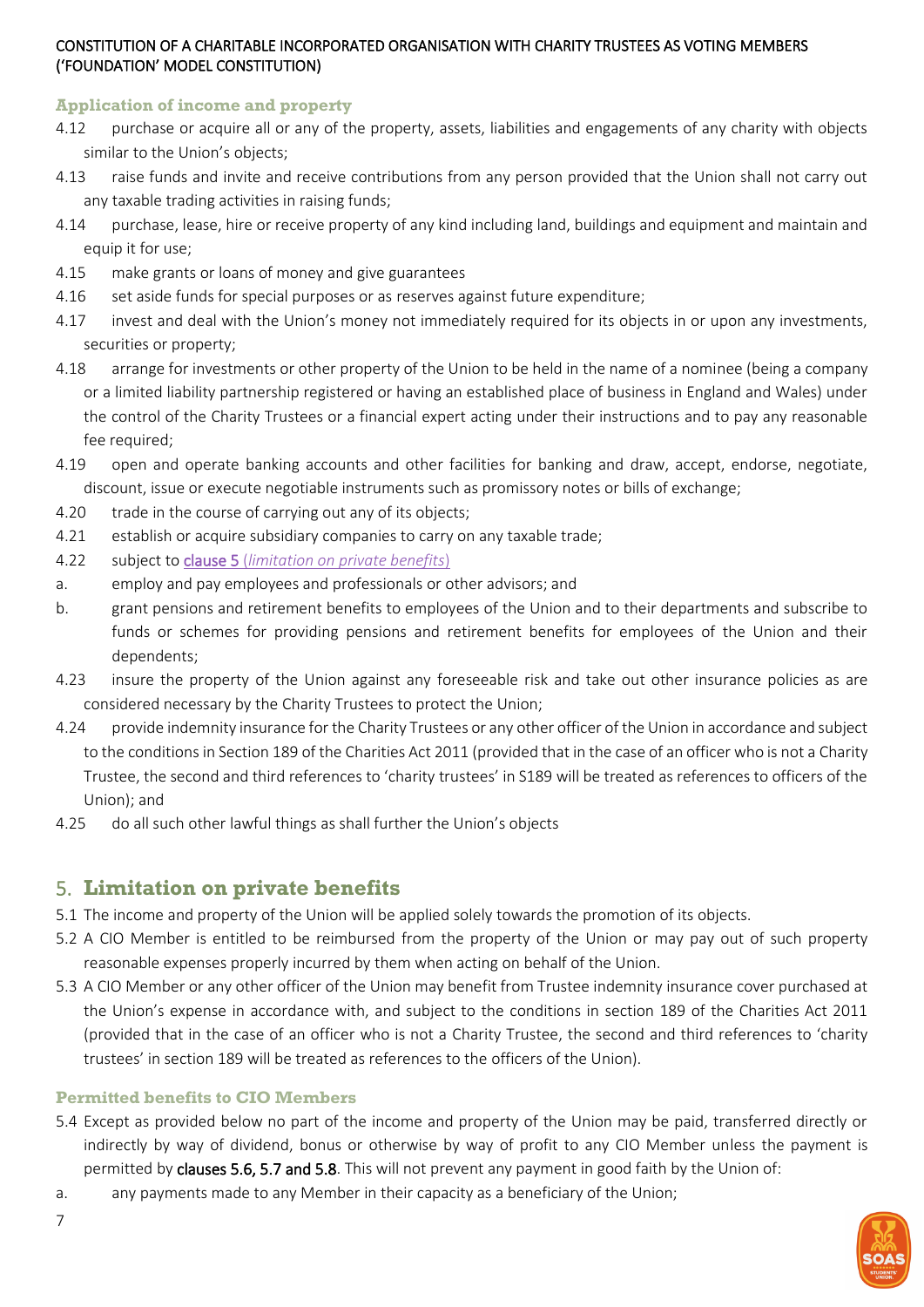b. reasonable and proper remuneration to any Member for any goods or services supplied to the Union provided that is such Member is a Charity Trustee clause 5.5 will apply;

#### <span id="page-7-0"></span>**Permitted benefits to Trustees and Connected Persons**

- 5.5 Except as provided below no Charity Trustee may
- a. sell goods, services or any interest in land to the Union;
- b. be employed by, or receive any remuneration from the Union; or
- c. receive any other financial benefit from the Union.
- 5.6 This will not prevent payment in good faith by the Union of:
- a. any payments made to any Charity Trustee or Connected Person in their capacity as a beneficiary of the Union;
- b. reasonable and proper out of pocket expenses of the Charity Trustees;
- c. reasonable and proper remuneration to any Officer Trustee or Connected Person for any good or services supplied to the Union on the instructions of the Trustees provided that:
- I. for the avoidance of doubt, the authorisation under this provision will extend to the remuneration of Officer Trustees and Connected Persons under contracts of employment with the Union;
- II. subject to clause 5.6.c.(I), the authorisation under this provision will not extend to the service of acting as a Charity Trustee;
- III. if the person being remunerated is a Charity Trustee the procedure described in Clause 14 *[\(Conflicts of Interest\)](#page-23-0)* must be followed in considering the appointment of the Charity Trustee and in relation to any other decisions regarding the remuneration authorised by this provision;
- IV. if the person being remunerated is a Connected Person the procedure described in *Clause 14 [\(Conflicts of](#page-23-0)  [Interest\)](#page-23-0)* must be followed by the relevant Charity Trustee in relation to any decisions regarding such Connected Person;
- V. subject to **clause 5.7** this provision may not apply to more than half of the Charity Trustees in any financial year (and for these purposes such provision will be treated as applying to a Charity Trustee if it applies to a person who is a Connected Person in relation to that Trustee); and
- VI. at all times the provisions of the Education Act 1994 are complied with;
	- d. any payments made to any Charity Trustee or officer under the indemnity provisions set out at [Clause 15.14](#page-25-1) *[\(Indemnity\)](#page-25-1)*; and
	- e. any payments authorised in writing by the Charity Commission.
	- 5.7 For any transaction authorised by clause 5.5, the Charity Trustee's duty (arising under the *Companies Act 2006*) to avoid a conflict of interest with the Union will be disapplied provided the relevant provisions of clause 5.5 have been complied with.
	- 5.8 Where a vacancy arises on the Board of Trustees with the result that clause 5.5.c applies to more than half of the Charity Trustees, the Union may continue to pay remuneration to its Officer Trustees and any Connected Persons receiving remuneration in accordance with clause 5.5.c provided that the Union uses all reasonable endeavours to fill the vacancy as soon as possible.

# <span id="page-7-1"></span>6. **Liability of CIO Members**

- 6.1 If the Union is wound up, each CIO Member is liable to contribute to the assets of the Union such amount (but not more than £1) as may be required for payment of the debts and liabilities of the Union contracted before that person ceases to be a CIO Member, for the payment of the costs, charges and expenses of winding up, and for adjustment of the rights of the contributing CIO Members amount themselves.
- 6.2 In Clause 6.1 'CIO Member' includes any person who was a CIO Member within 12 months before the commencement of the winding up

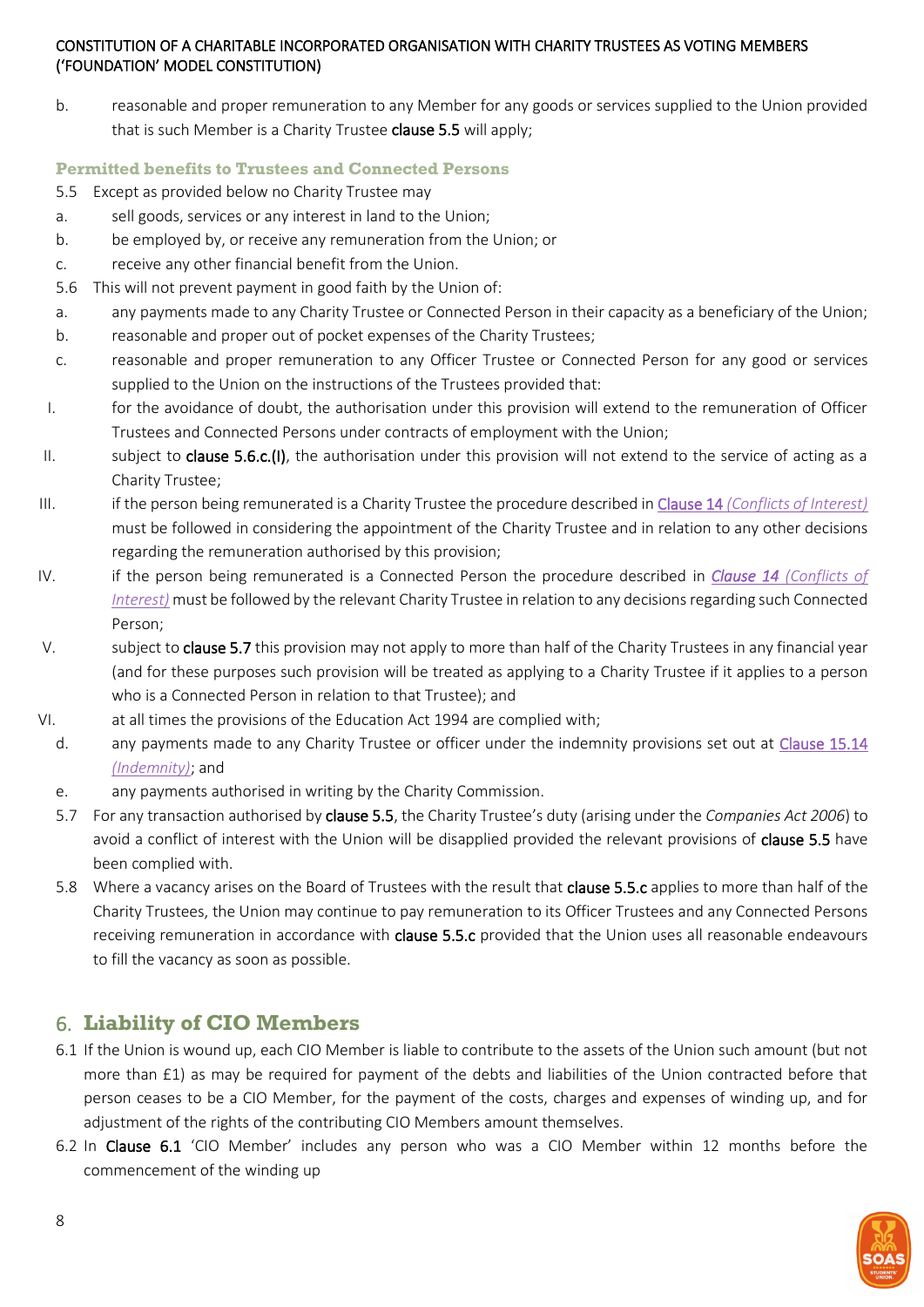6.3 But subject to clause 6.2, the CIO Members have no liability to contribute to the Charity's assets if it wound up, and accordingly have no personal responsibility for the settlement of its debts and liabilities beyond the amount that they are liable to contribute.

# <span id="page-8-0"></span>7. **Dissolution**

- 7.1 The CIO Members may pass a resolution in accordance with this Constitution to the effect that the Union should be wound up voluntarily or that an application should be made to the Charity Commission for the dissolution of the Union.
- 7.2 Subject to the payment of all the Union's debts, any resolution for the winding up of the Union, or the dissolution of the Union without winding up, may contain a provision directing how any remaining assets of the Union shall be applied:
- 7.2.1 If the resolution does not contain such a provision, the Charity Trustees must decide how any remaining assets of the Union will be applied; and
- 7.2.2 In either case the remaining assets must be applied for charitable purposes which are the same or similar to those of the Union.
- 7.3 If the Union is to be wound up or dissolved in any other circumstances, the provisions of the Dissolution Regulations must be followed.

# <span id="page-8-1"></span>8. **Membership of the Union**

- 8.1 The first members of the Union are the first Charity Trustees, as set out in clauses 11.1 11.3 *[\(Appointment of](#page-15-1)  [Charity Trustees\)](#page-15-1)* until and including the Effective Date. Thereafter the Members of the Union will be:
- a. The Student Members, as described in clause 8.3
- b. The CIO Members, as described in **clause 8.10**
- 8.2 The Union may also have associated members in accordance with clauses 8.13 and 8.14

# <span id="page-8-2"></span>**Becoming and Ceasing to be a Student Member**

#### 8.3 The Student Members will be:

- a. Each and every Student enrolled on a course of study at SOAS lasting for at least one academic year, who has not opted out by notifying the Union of their wish not to be a Member of the Union; and
- b. The Sabbatical Trustees of the Union
- 8.4 The names of the Student Members will be entered in the register of Student Members
- 8.5 Student Membership is not transferrable and will cease on death.
- 8.6 A Student Member will automatically cease to be a Student Member of the Union if:
- a. They cease to be a Student of SOAS;
- b. They cease to be a Sabbatical Trustee, and are not also a Student;
- c. They opt out of Student Membership by giving written notice to the Union; or
- d. Other than in the case of a Sabbatical Trustee, the charity trustees decide that it is in the best interests of the Union that the Member in question should be removed from Membership, and pass a resolution in accordance with this Constitution to that effect

# <span id="page-8-3"></span>**Removal of Student Membership**

8.7 Before the Charity Trustees take any decision to remove someone from Membership of the Union they must:

- a. Inform the Member of the reasons why it is proposed to remove them from Membership;
- b. Give the Member at least 21 clear days' notice in which to make representations to the charity trustees as to why they should not be removed from Membership;

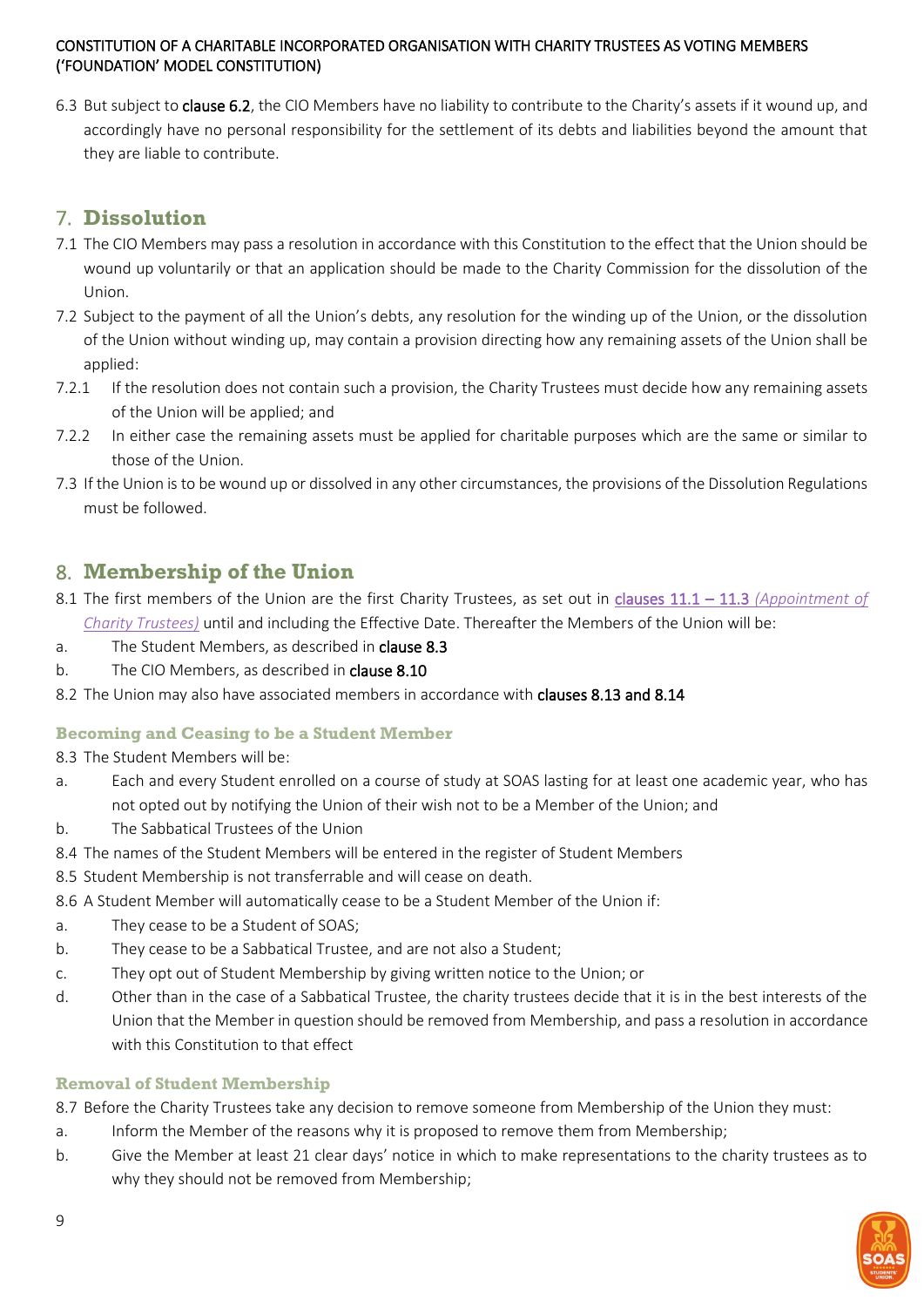- c. At a duly constituted meeting of the Charity Trustees, consider whether or not the Member should be removed from Membership;
- d. Consider at that meeting any representations, which may be made in writing, as to why the Member should not be removed; and
- e. Allow the Member, or the Member's representative to make those representations in person at that meeting, if the Member so chooses.

#### <span id="page-9-0"></span>**Code of Conduct**

- 8.8 The Charity Trustees will establish and monitor a 'code of conduct' that all Members will be required to adhere to, including when Members are involved in activities or events that are administered or organised by the Union.
- 8.9 The Code of Conduct may include a range of sanctions for breach of the code of conduct by a Member, including the suspension or removal of some of the rights and privileges of Memberships, including the holding of office.

# <span id="page-9-1"></span>**Becoming and Ceasing to be a CIO Member**

8.10 Those persons notified to the Charity Commission as the first members of the Union will be the CIO Members until and including the Effective Date. Thereafter, the CIO Members will be its Charity Trustees for the time being. The only persons eligible to be CIO Members are its Charity Trustees.

#### <span id="page-9-2"></span>**Termination of CIO Membership**

- 8.11 A CIO Member who ceases to be a Charity Trustee automatically ceases to be a CIO Member
- 8.12 CIO Membership is not transferable and will cease on death.

#### <span id="page-9-3"></span>**Associate Members**

- 8.13 The Charity Trustees may elect to and remove from associate membership of the Union such persons as they consider fit. The Charity Trustees will determine the form of application for associate membership, and associate membership will be subject to such rights and obligations as the Charity Trustees consider appropriate.
- 8.14 Associate members shall not be Student Members or CIO Members for the purposes of this Constitution and are not entitled to vote on any matter.

# <span id="page-9-4"></span>9. **Members Decisions**

#### <span id="page-9-5"></span>**General Provisions**

- 9.1 Except for those decisions that must be taken in a particular way in described in clause 10 *[\(CIO Members](#page-13-1)  [Decisions\)](#page-13-1)* and clause 13 *[\(Proceedings of the Trustee Board](#page-21-0)*), decisions of the Members of the Union may be taken either
- a. by a vote in a Preferendum as provided by clauses 9.29-9.32 and the Schedules;
- b. by a vote in a Referendum as provided by clauses 9.2 9.5;
- c. by a vote at a General Meeting as provided by clauses  $9.6 9.2$ ;
- d. by written resolution as provided by clause 10.19;
- e. by a decision of a Liberation Caucus within clause 9.37;
- f. by a Petition of Student Members; or
- g. within the Research Students' Association.

#### <span id="page-9-6"></span>**Preferenda**

9.2 The Union shall run three online Preferenda per year, once per term.

- a. The first Preferendum of the Academic year shall establish the portfolios for eight of the Part-time Officers who shall be elected in accordance with the Schedules.
- b. The remaining two Preferenda will establish priority ideas, in line with clauses 9.3 9.5.

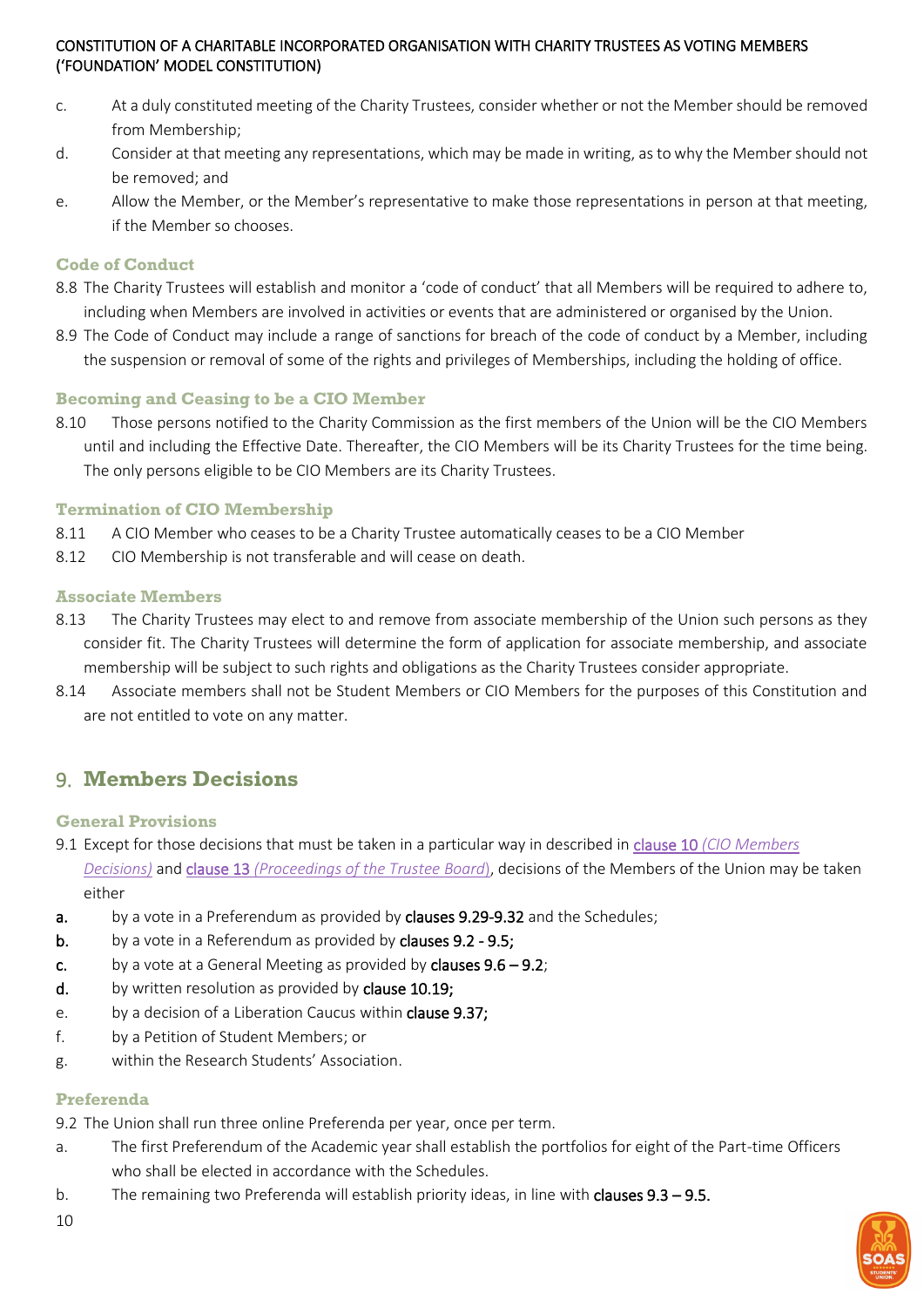- 9.3 The purpose of these preferenda shall be to articulate the priorities of the Union.
- 9.4 The content of these Preferenda shall be decided by the Union's three forums:
- a. Influencing SOAS
- b. SU Operations
- c. SU Campaigns
- 9.5 These forums shall take ideas submitted by the Student Members in accordance with the Schedules, via the Union's website and other channels of communications and create options for solutions to be ranked in an online Preferendum vote.
- 9.6 The forums may decide that some ideas may require a Referendum, in which case they will advise the Charity Trustees of such a request in order to follow clauses 9.7 – 9.12.

#### <span id="page-10-0"></span>**Referendum**

- 9.7 A Referendum may be called on any issue by:
- a. a resolution of the Charity Trustees;
- b. a resolution of an Emergency General Meeting; or
- c. A petition signed by 5% of Student Members
- 9.8 Subject to clauses 15.1 15.5 *[\(amendments to the constitution\)](#page-24-2)* a resolution may only be passed by Referendum is at least 5% of Student Members cast a vote in the Referendum and a majority of the votes case are in favour of the resolution.
- 9.9 Referenda must be conducted in accordance with this Constitution and relevant Schedules.
- 9.10 Subject to clause 12.1 12.7 *[\(powers of the Charity Trustees\)](#page-18-2)* the Student Members may set Union Policy by Referendum. Policy set by Referendum may overturn Policy set by the Student Members in a general meeting.
- 9.11 Policy passed by referendum shall be subject to ratification by the Board of Trustees, who shall not ordinarily object to such policy with the exception of managing any risk to the Union, be that financially, legally or otherwise.

#### <span id="page-10-1"></span>**Student Member Meetings**

9.12 There shall be two types of Union General Meetings: Annual General Meeting and Extraordinary General Meetings.

#### *Annual General Meeting (AGM)*

- 9.13 The Union will hold an AGM once in each calendar year. Not more than 18 months will pass between the date of AGM. The AGM will be held at such a time and place as the Charity Trustees think suitable to allow the maximum number of Members to attend.
- 9.14 The business transacted at the AGM will include:
- a. Ratification of the minutes of the previous AGM
- b. Receiving the report of the Charity Trustees on the Union's activities since the previous AGM
- c. Receiving the accounts of the Union for the previous financial year
- d. Appointment of the auditor
- e. Open questions to the Charity Trustees by the Members
- 9.15 The quorum for an AGM shall be 50 Student Members. If a quorum is not present within 30 minutes from the time appointed for the meeting, the meeting will be adjourned to a date, time and place determined by the Charity Trustees within the following 10 clear working days. If at the adjourned meeting a quorum is not present within half an hour from the time appointed for the meeting, the Student Members present will be considered as the quorum.

# *Extraordinary General Meetings (EGM)*

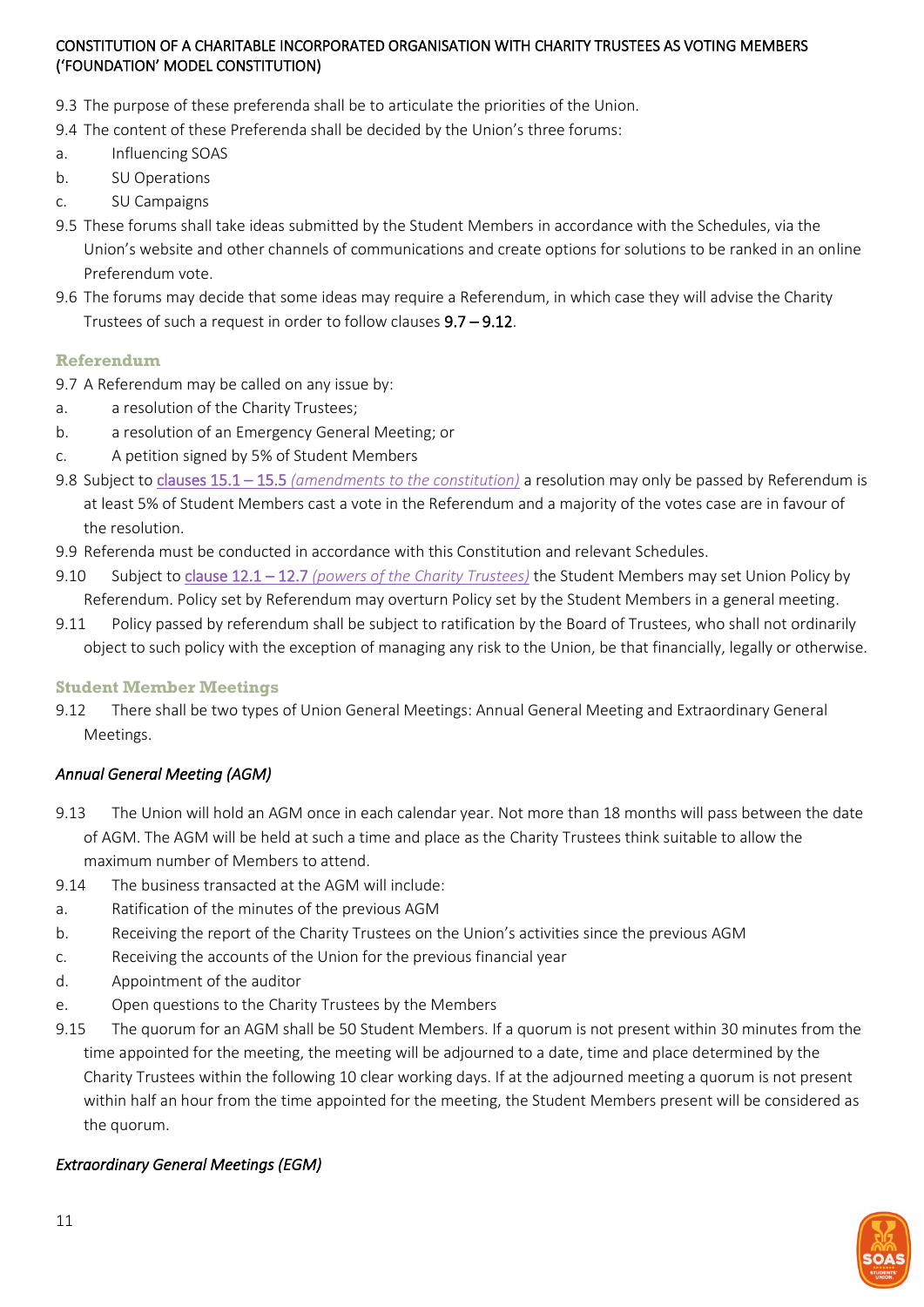- 9.16 Charity trustees may call an EGM at any time.
- 9.17 The Charity Trustees must call a EGM on receiving a petition to that effect, signed by at least 5% Student Members having the right to attend and vote at EGM.
- 9.18 No decisions will be made at any EGM. Voting shall take place online, after the EGM has concluded. The quorum for a vote arising from a EGM shall be 5% of Student Members, entitled to vote upon the business to be transacted.
- 9.19 The quorum for an EGM will be assessed at the point of online voting. If quorum is not met at the point of voting, the vote shall be deemed to fall.

# <span id="page-11-0"></span>**Notice for General Meetings**

# *Length of notice*

9.20 Notice of a General Meeting must be in writing, with at least 10 clear working days' notice before the meeting is held

# *Contents of notice*

- 9.21 Every notice calling a General Meeting must specify:
- a. the place, day and time of the meeting
- b. the general nature of the decisions to be made at the meeting
- c. if the meeting is an Annual General Meeting, the notice must say so and the business transacted in line with clauses 9.13 - 9.15

# *Service of notice*

9.22 Notice of General Meetings will be given to every Student Member and to the Charity Trustees.

# <span id="page-11-1"></span>**Attendance and speaking at General Meetings**

- 9.23 A person is able to exercise the right to speak at a General Meeting when that person is in a position, during the meeting, to communicate to all those attending the meeting any information or opinions which that person has on the business of the meeting.
- 9.24 A person is able to exercise the right to vote at a General Meeting when:
- a. That person is able to vote during the General Meeting on resolutions put to vote at the meeting; and
- b. That person's vote can be taken into account in determining whether or not such resolutions are passed at the same time as the votes of all the other persons attending the General Meeting.
- 9.25 The Charity Trustees may make whatever arrangements they consider appropriate to enable those attending a General Meeting to exercise their rights to speak or vote at it (including, but not limited to, attending by means of video conference or any other suitable electronic means).
- 9.26 In determining attendance at a General Meeting, it is immaterial whether any two or more Members attending are in the same place as each other.
- 9.27 A Charity Trustee and any non-voting Member may attend and speak at any General Meeting.

# <span id="page-11-2"></span>**Chair for General Meetings**

9.28 General Meetings will normally be chaired by someone who is not a Member of the Union. The Co-President Democracy and Education will propose a Chair to be approved by the Charity Trustees. In the absence of a Chair the Student Members present and entitled to vote will choose one of the Members present to be the Chair for the meeting.

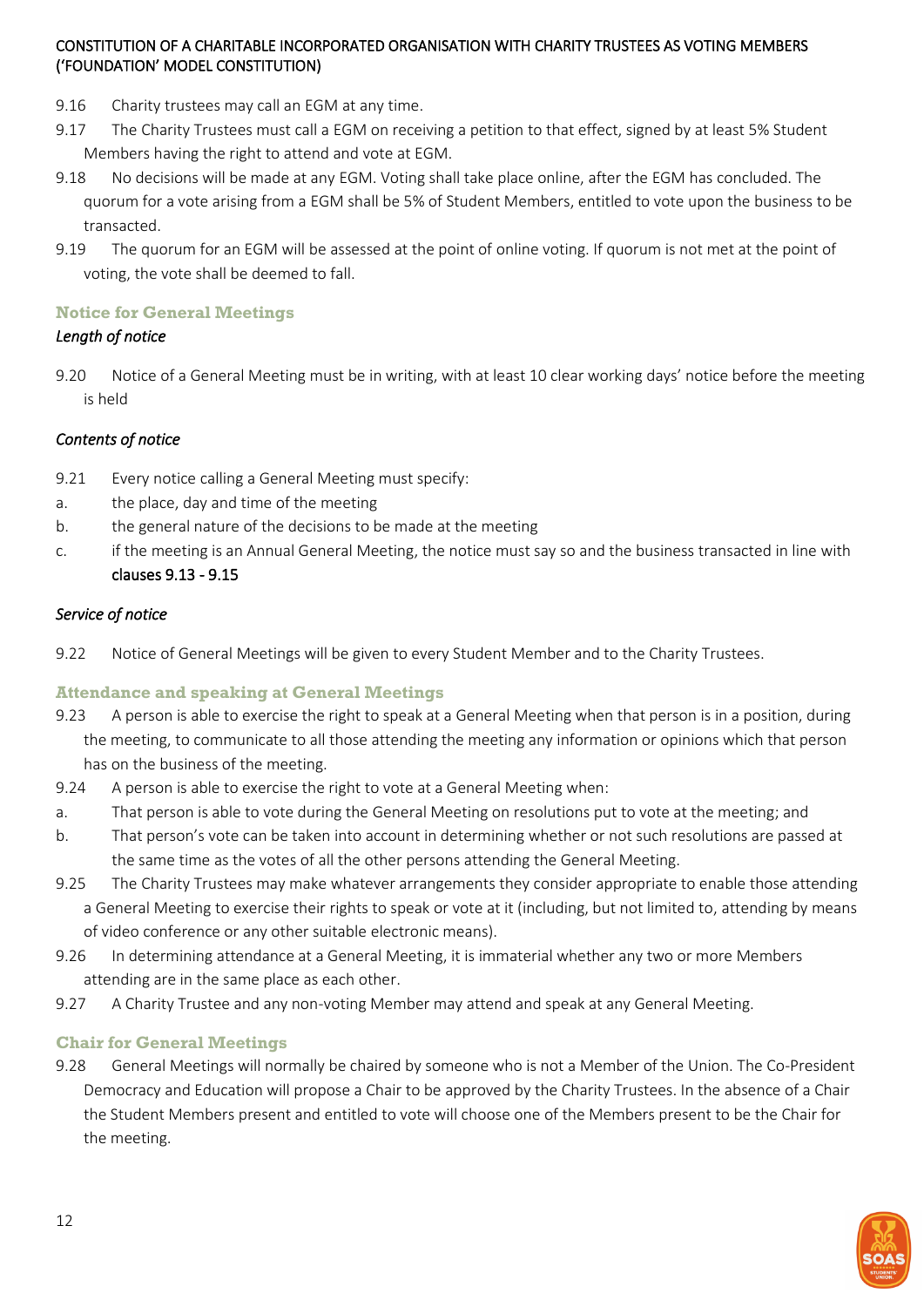### <span id="page-12-0"></span>**Adjournment of General Meetings**

- 9.29 The Chair may adjourn the meeting either:
- a. with the consent of the meeting at which a quorum is present, or
- b. if the Members in the meeting at which quorum is present direct.
- 9.30 No decisions can be made at an adjourned meeting other than the business that was on the agenda for the original meeting
- 9.31 When a meeting is adjourned for 14 days or more, at least 7 clear working days' notice will be given for the adjourned meeting, specifying the time and place of the adjourned meeting and the general nature of the decisions to be made.
- 9.32 If the meeting is adjourned for less than 14 days it will not be necessary to give such notice in clause 9.19

#### <span id="page-12-1"></span>**Votes of Student Members at General Meetings**

- 9.33 Every Student Member has the right to attend General Meetings and the right to cast a vote on decisions made through a General Meeting.
- 9.34 A resolution put to the vote of a General Meeting will be decided in a fashion which ensures only those students with membership to the Union are eligible to vote, and only one vote is allowed per student member. The voting method will be approved by the Charity Trustees and the Chair of the meeting and communicated in advance of the meeting.
- 9.35 Every resolution put to the vote of a General Meeting will be decided by a simple majority of the votes cast unless it is:
- a. a resolution to change the constitution; or
- b. a vote of no confidence in elected student officers

in which case a majority of two-thirds of eligible voting members will be required.

#### <span id="page-12-2"></span>**Liberation Caucuses**

- 9.36 There shall be six autonomous liberation caucuses:
- a. Black Students Caucus
- b. Women's Caucus
- c. LGBTQ+ Students Caucus
- d. Disabled Students Caucus
- e. Trans\* and Gender Identity Students Caucus
- f. Working Class Students Caucus
- 9.37 These caucuses exist to further the interests of students who identify into their caucus.
- 9.38 The caucuses shall be able to determine their positions on the priorities for their own caucus.
- 9.39 The caucuses shall appoint such individuals from amongst their number to convene priority campaigns.
- 9.40 The caucuses shall be able to delegate one of their number to attend and be the link with Executive Committee.
- 9.41 All delegated responsibilities in 9.37 and 9.38 are not fixed and can be changed throughout the academic year.

#### <span id="page-12-3"></span>**Petitions**

- 9.42 A Petition may be initiated by any Student Member
- 9.43 Petitions will be used to:
- a. express the opinions of the Members
- b. to instruct the Charity Trustees to call a Referendum in line with **clause 9.7**
- c. to instruct the Charity Trustees to call an EGM in line with clause 9.16

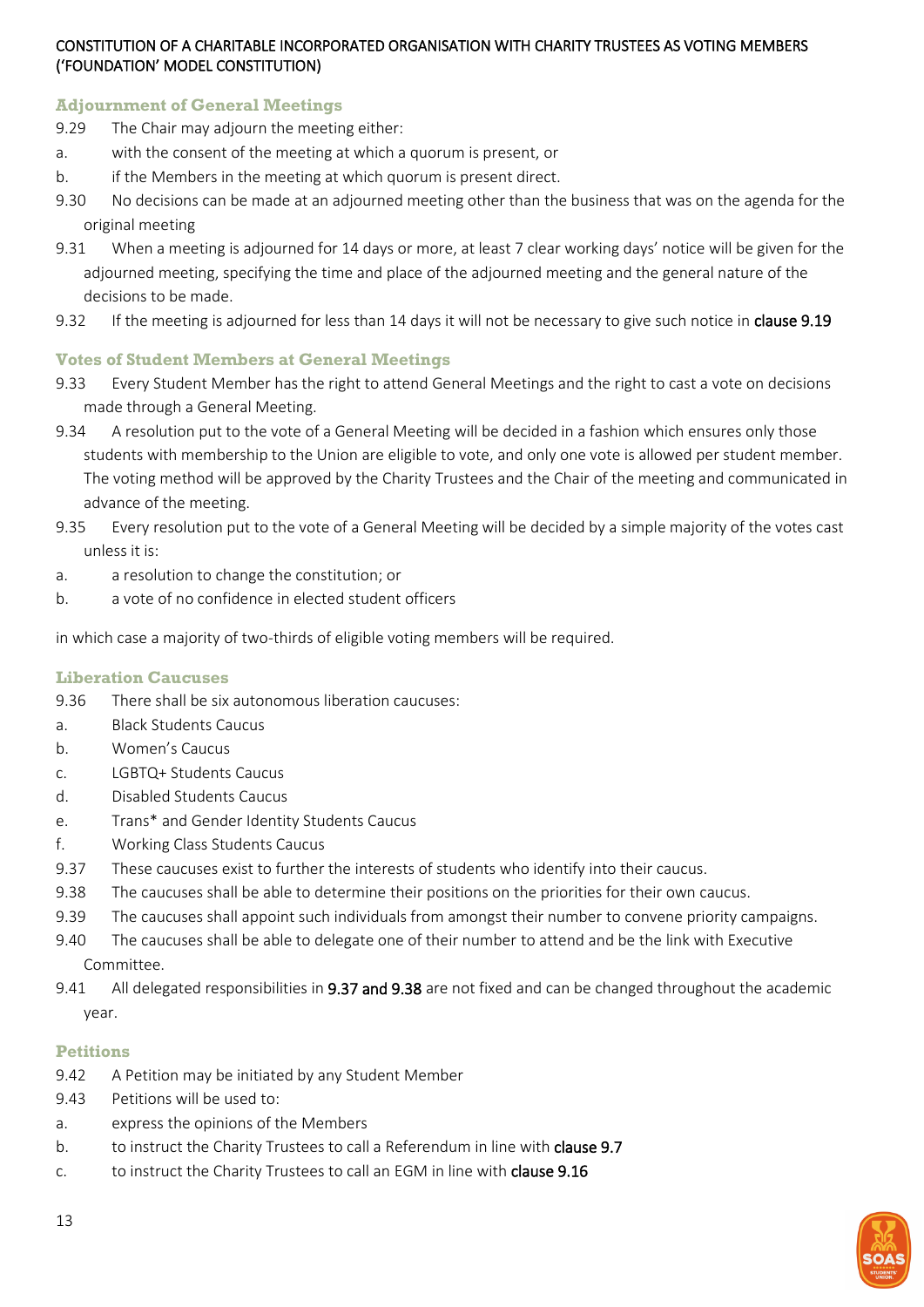9.44 Petitions will only be valid if managed on the Union's platform which shall ensure that only Student Members are able to sign the petition.

#### <span id="page-13-0"></span>**Research Students' Association**

- 9.45 There shall be a Research Students' Association (RSA)
- 9.46 The RSA exists to further the educational and social interests of research degree students at SOAS
- 9.47 The RSA are entitled to nominate:
- a. A member of their association to serve as a student trustee of the Board of Trustees
- b. A member of their association to serve as a delegate to Executive Committee
- 9.48 The nominated members within clause 9.46 a and b may not be the same person.
- 9.49 The nomination of the individual under **clause 9.46 a** is subject to the approval of the Board of Trustees.
- 9.50 The remaining provisions for the RSA are detailed in the Schedules

# <span id="page-13-1"></span>10.**CIO Members Decisions**

- 10.1 Decisions of the CIO Members may be taken either:
- a. By means of a resolution passed by vote at a CIO Meeting (in accordance with **clauses 10.7 and 10.8**); or
- b. By means of a written resolution (in accordance with clauses 10.19 10.26)

#### <span id="page-13-2"></span>**Decisions which must be made by the CIO Members**

- 10.2 The following decisions must be made by a resolution of the CIO Members:
- a. Amend the Constitution
- b. Amalgamate the Union with, or transfer its undertaking to, one or more other charitable incorporated organisations, in accordance with the Act; or
- c. Wind up the Union voluntarily or dissolve the Union (including transferring its business to any other charity);

# <span id="page-13-3"></span>**Duty of CIO Members**

10.3 Each CIO Member must exercise the powers which they have in their capacity as CIO Member in the way that they decide, in good faith, would be most likely to further the objects of the Union.

# <span id="page-13-4"></span>**CIO Members' resolutions and conflicts of interest**

- 10.4 A CIO Member or Charity Trustee who would benefit personally, whether directly or indirectly, from a transaction or arrangement into which the Union proposes to enter must not take part in any decision of the CIO Members whether or not to enter into that transaction or arrangement.
- 10.5 Clause 10.4 does not apply where the transaction or arrangement proposes to be entered into by the Union cannot reasonably be regarded as likely to give rise to a conflict of interest

# <span id="page-13-5"></span>**CIO Meetings**

- 10.6 CIO Meetings can be held in person, with everyone present in a room together, or via video conferencing, with people in different locations able to communicate simultaneously.
- 10.7 Unless clause 10.8 applies, a resolution at a CIO Meeting must be passed by a simple majority of those CIO Members voting at the CIO meeting.
- 10.8 The following resolutions must be passed by a 75% majority of those CIO Members voting at the CIO Meeting:
- a. Any decision to amend the Constitution
- b. Any decision to amalgamate the Union with, or transfer its undertaking to one or more other charitable incorporated organisation, in accordance with the Act; or
- c. Any decision to wind up the Union voluntarily or dissolve the Union

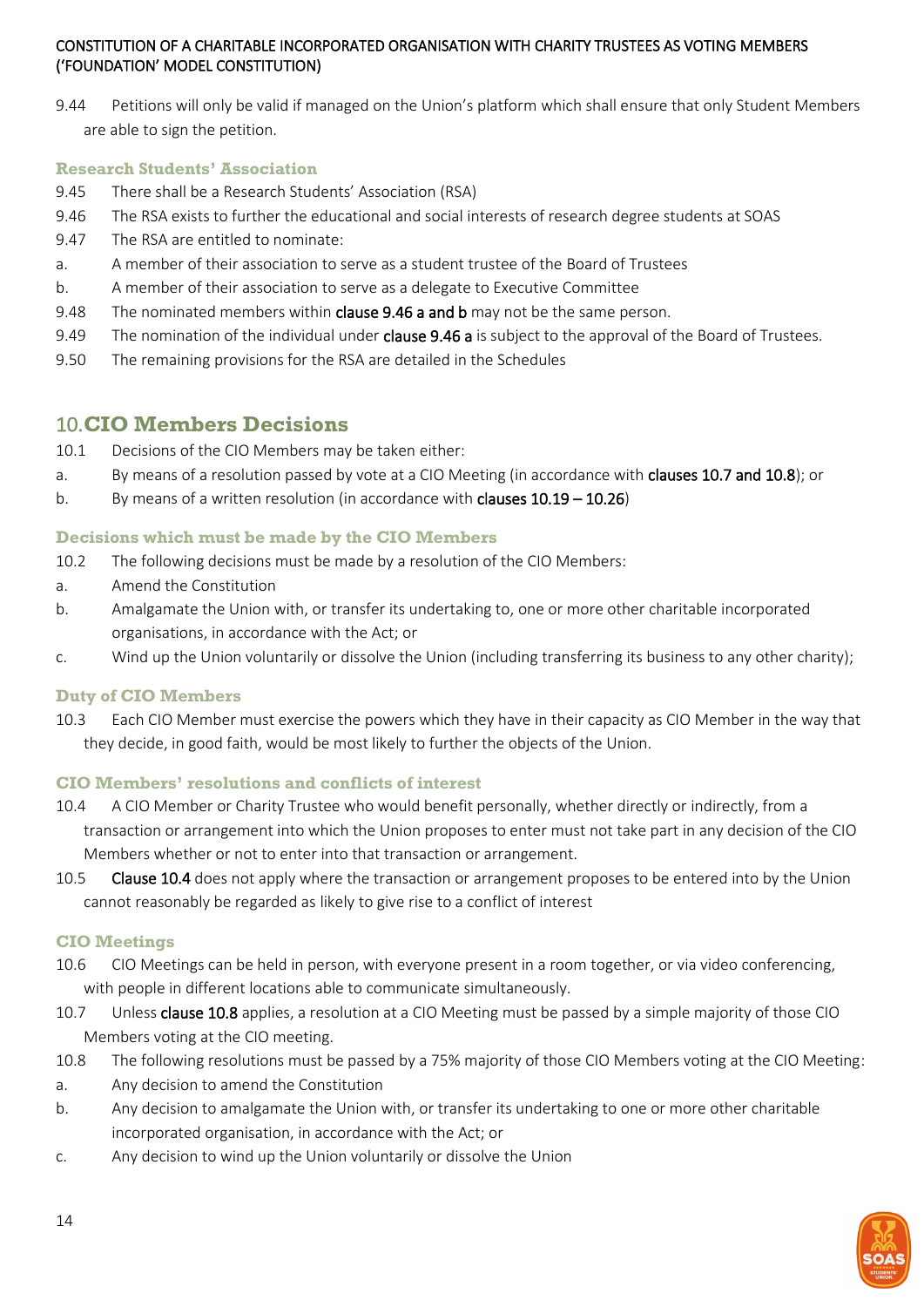#### <span id="page-14-0"></span>**Calling of CIO Meetings**

10.9 the Charity Trustees may call a CIO Meeting at any time.

#### <span id="page-14-1"></span>**Notice of CIO Meetings**

- 10.10 At least 14 clear days' notice of a CIO Meeting must be given to all the CIO Members.
- 10.11 Any resolution may be proposed and passed at the CIO Meeting even if the requirements for notice in clause 10.10 are not met if not less than 90% of all the CIO Members who are entitled to vote at the CIO Meeting agree.
- 10.12 The notice of any CIO Meeting must:
- a. State the place, date and time of the CIO Meeting; and
- b. Give particulars of any resolution which is to be decided on at the CIO Meeting, and of the general nature of any other business to be dealt with at the CIO Meeting.
- 10.13 Clause 16.9 (*[deemed delivery\)](#page-26-2)* will apply when determining when notice of a CIO meeting is received.

# <span id="page-14-2"></span>**Quorum at CIO Meetings**

10.14 No decisions will be made at an CIO meeting unless a quorum is present. The quorum for CIO Meetings is 5 CIO Members

#### <span id="page-14-3"></span>**Chairing of CIO Meetings**

10.15 The Chair of Trustees, or in their absence the Deputy Chair or another Charity Trustees appointed by the Charity Trustees present will, if present at the CIO Meeting and willing to act, preside as Chair of the Meeting

#### <span id="page-14-4"></span>**Voting at CIO Meetings**

10.16 A resolution put to the vote of a CIO Meeting will usually be decided on a show of hands. On a vote of a show of hands every CIO Member present at the CIO Meeting will have one vote.

### <span id="page-14-5"></span>**Participation in CIO Meetings by Electronic means**

- 10.17 CIO Members participate in a CIO Meeting, or part of a CIO Meeting when:
- a. The CIO Meeting has been called and takes place in accordance with the Constitution; and
- b. The CIO Members can communicate to the others any information or opinions they have in any particular item of the business of the CIO Meeting
- 10.18 In determining whether CIO Members are participating in a CIO Meeting, it is irrelevant where the CIO Members are or how they communicate with each other.

#### <span id="page-14-6"></span>**Written Resolutions of CIO Members**

- 10.19 Subject to this clause (10.19), a written resolution of the CIO Members will be effective if it is agreed by:
- a. A simple majority of the eligible CIO Members; or
- b. In the case of:
- I. Any decision to amend the Constitution;
- II. Any decision to amalgamate the Union with, or transfer its undertaking to, one or more other charitable incorporated organisations, in accordance with the Act; or
- III. Any decisions to wind up the Union voluntarily or dissolve the Union: All of the eligible CIO Members.
	- 10.20 In relation to a resolution proposed as a written resolution of the Union the eligible CIO Members are the CIO Members who would have been entitled to vote on the resolution on the Circulations Date of the resolution.
	- 10.21 On a written resolution each CIO Member will have one vote.
	- 10.22 A copy of the proposed written resolution must be sent to every eligible CIO Member together with a statement informing the CIO Member how to signify their agreement and the date by which the resolution must be passed if it is not to lapse.

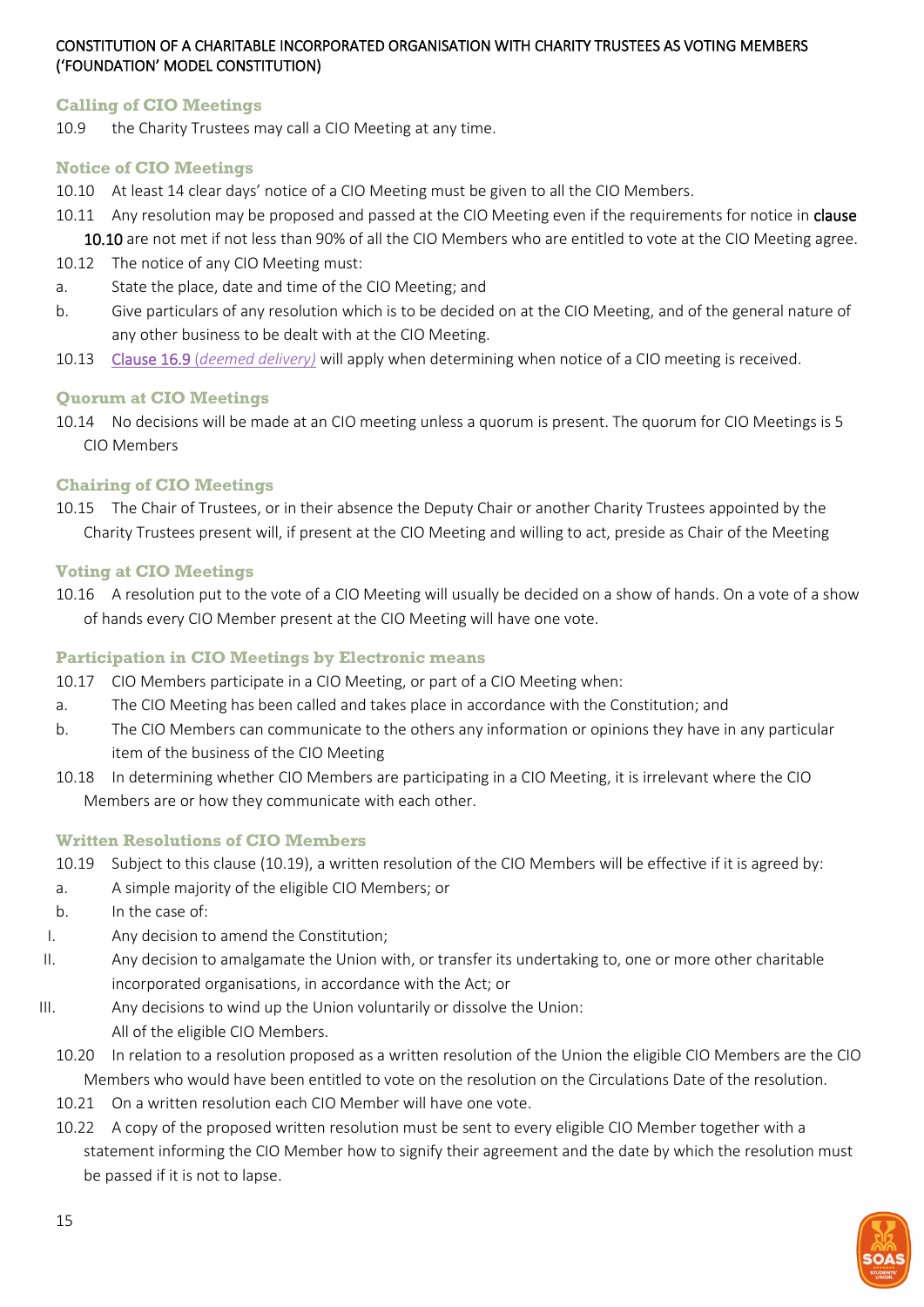- 10.23 The required majority of eligible CIO Members must signify their agreement to the written resolution within the period of 28 days beginning with the Circulation Date.
- 10.24 A CIO Member signifies their agreement to a proposed written resolution when the Union receives from them (or from someone acting on their behalf) an authenticated document:
- a. Identifying the resolution to which it relates; and
- b. Indicating the CIO Member's agreement to the resolution
- 10.25 For the purposes of clause 10.24 a document may be authenticated by the CIO Member's signature, by a statement of the CIO Member's identity accompanying the document, or in such other manner as the Union has specified.
- 10.26 The written resolution takes effect once the agreement of the required majority of CIO Members has been received by the Union.

# <span id="page-15-0"></span>11.**Charity Trustees**

# <span id="page-15-1"></span>**Appointment of Charity Trustees**

- 11.1 The first Charity Trustees until and including the Effective Date are: [names]
- 11.2On the day immediately following the Effective Date, those persons elected by the Unincorporated Charity as its Board of Trustees for the academic vear [x] will be the Trustees of the Union and will be deemed to be the Union's Sabbatical Trustees and Student Trustees as appropriate.
- 11.3 Thereafter the Charity Trustees will be made up of the following persons:
- a. not more than 4 Sabbatical Trustees, elected in accordance with **clauses 11.9 11.15**
- b. not more than 4 Student Trustees, appointed in accordance with clauses 11.16 11.19
- c. not more than 4 External Trustees appointed in accordance with clause 12.12
- d. the Senior Manager of the Students' Union as a non-voting member

# <span id="page-15-2"></span>**Eligibility for Trusteeship**

- 11.4 Every Charity Trustee must be a natural person, defined as a human being, not a company or limited-liability partnership.
- 11.5No-one may be appointed as a Charity Trustee if:
- a. they are under 18 years of age; or
- b. they would automatically cease to hold office under the provisions of clause 11.20
- 11.6No-one is entitled to act as a Charity Trustee whether on appointment or on any re-appointment until they have expressly acknowledged, in whatever way the Charity Trustees decide, their acceptance of the office of Charity Trustee

#### <span id="page-15-3"></span>**Information for new Charity Trustees**

11.7 The Charity Trustees will make available to each new Charity Trustee, on or before their first appointment:

- a. A copy of this Constitution and any amendments made to it; and
- b. A copy of the Union's latest annual report and statement of accounts

#### <span id="page-15-4"></span>**Minimum number of Charity Trustees**

11.8 There must be at least 5 Charity Trustees. If the number falls below this minimum, the remaining Charity Trustees or Trustee must not take any decision other than a decision to increase the number of Charity Trustees including by calling an election and conducting recruitment so as to enable the appointment of further Charity Trustees.

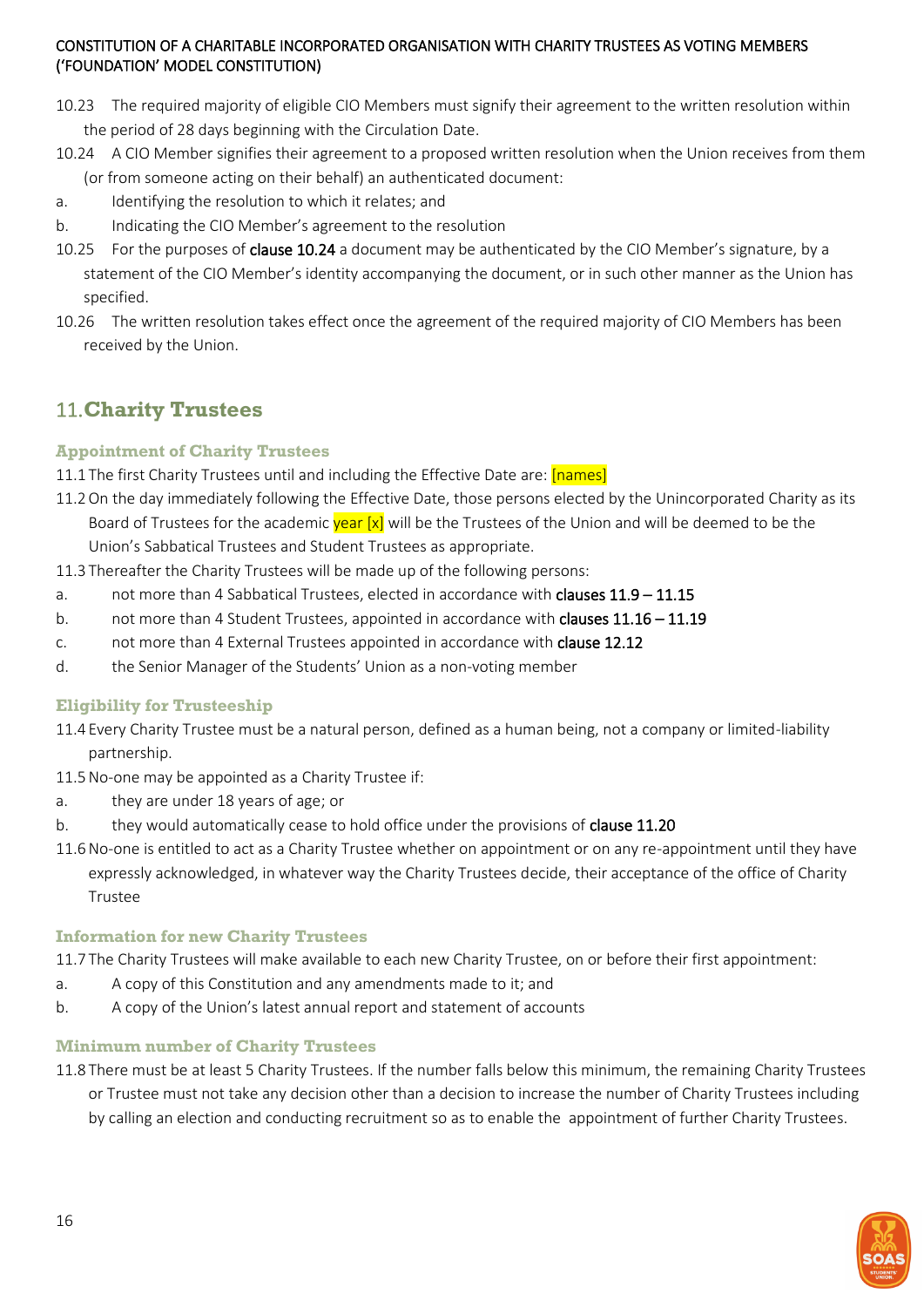### <span id="page-16-0"></span>**Sabbatical Trustees**

- 11.9Up to 4 Sabbatical Trustees will be elected by secret ballot by the Student Members of the Union, at an election to be held in accordance with the Schedules of this Constitution. The Sabbatical Trustees will be elected to posts set out in the Schedules.
- 11.10 The Sabbatical Officers from time to time will be Sabbatical Trustees. Except where otherwise indicated, references in this Constitution to 'Sabbatical Trustees' are to individuals acting solely in their capacity as Sabbatical Trustees.
- 11.11 The Sabbatical Trustees will remain in office for a term of twelve months, commencing in accordance with the Schedules. The term of office may be shorter or longer on a transitional basis to coincide with an alteration of the year start or end.
- 11.12 Each Sabbatical Trustee must be a Student Member or a Sabbatical Officer at the time of their election. A Sabbatical Trustee will become a Student Member of the Union on commencement of their appointment or reappointment as a Sabbatical Trustee. Such Student Membership will cease when the Sabbatical Trustee ceases to be a Sabbatical Trustee.
- 11.13 The Sabbatical Trustees will be deemed to be 'major Union office holders' for the purposes of section 22 of the Education Act.
- 11.14 At the same time as commencing the term of office as a Sabbatical Trustee, the Sabbatical Trustee will enter into a contract of employment with the Union for a term to be determined by this Constitution. The duties and method of remuneration of each Sabbatical Trustee will be set out in the Schedules.
- 11.15 Subject to a transitional change in the year of office as set out in clause 11.11:
- a. Sabbatical Trustees may be re-elected for a maximum further term of twelve months by the Student Members of the Union at an election to be held in accordance with the Schedules; and
- b. The maximum total that a Sabbatical Trustee may serve is twenty-four months
- c. For the avoidance of doubt, a Sabbatical Trustee's terms of office may be either consecutive or nonconsecutive.

#### <span id="page-16-1"></span>**Student Trustees**

- 11.16 Subject to clause 11.17 below, the Charity Trustees shall co-opt by a simple majority of those present and voting up to four such persons as they consider suitable to be Student Trustees (having regard to their skills and aptitude) as Student Trustees. This process is outlined within the Schedules of this Constitution.
- 11.17 Each Student Trustee must be a Student at the time of their appointment and must continue to be a Student for the duration of their term as a Student Trustee.
- 11.18 Student Trustees will remain in office for a term of one year, commencing in accordance with the Schedules. The term of office may be shorter or longer on a transitional basis to coincide with the alteration of the year start or end.
- 11.19 The maximum total term that a Student Trustee may serve in the position of Student Trustee is four years.
- 11.20 A Student Trustee may not simultaneously serve as a member of the Executive Committee.

# <span id="page-16-2"></span>**External Trustees**

11.21 The Charity Trustees shall co-opt by a simple majority of those present and voting up to four such persons as they consider suitable to be Charity Trustees (having regard to their skills and experience) as External Trustees. Unless their appointment is terminated in accordance with clause 11.24, External Trustees shall remain in office for terms of up to four years calculated from the date of appointment. For the avoidance of doubt, time served by any External Trustee in that capacity in the Unincorporated Charity shall count towards their first term of office in the Union (but any time served as a first trustee of the Union shall be disregarded)

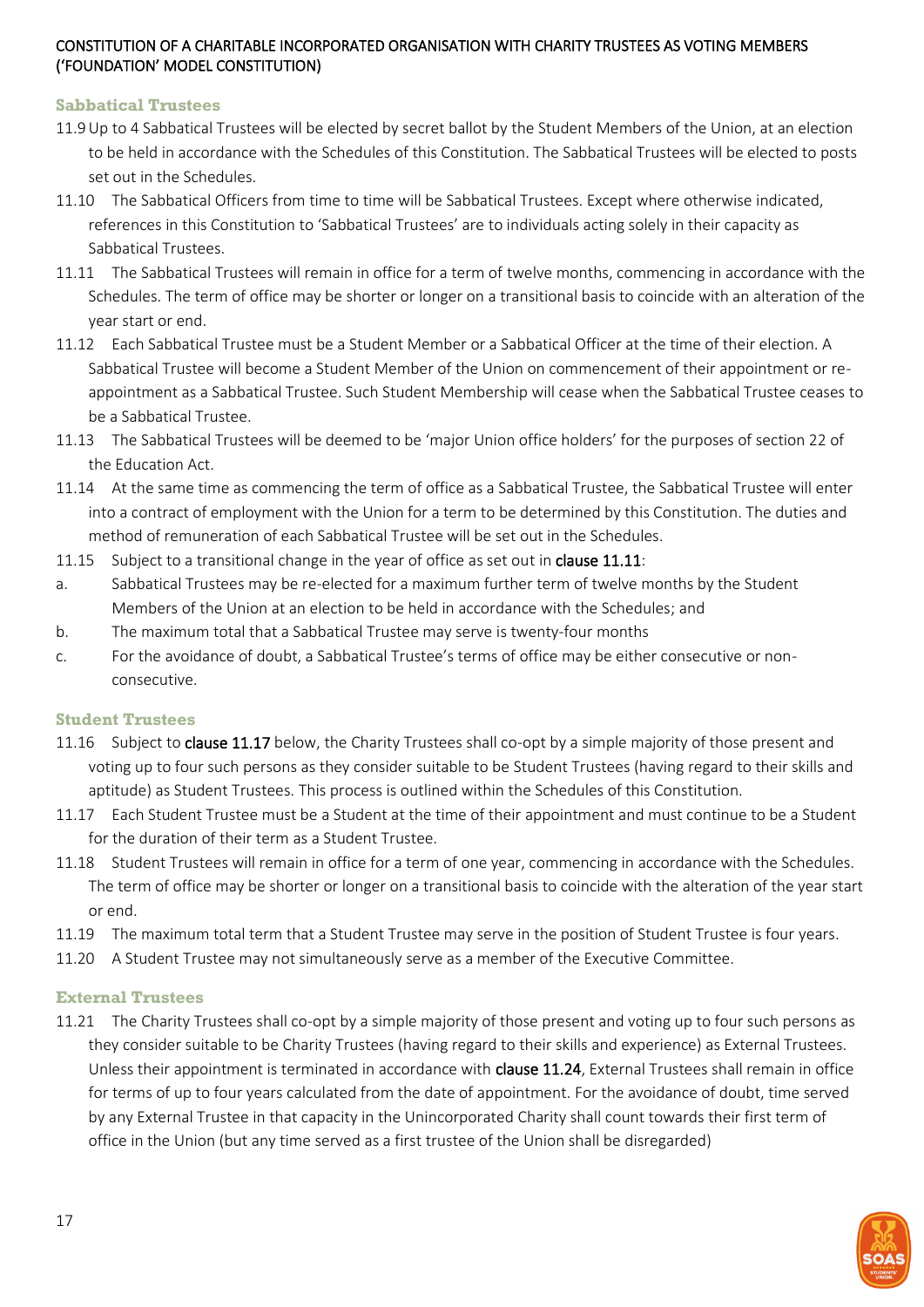- 11.22 At the end of their term of office, External Trustees shall be eligible for reappointment by a simple majority of those Charity Trustees present and voting for further terms of up to four years, but shall not be eligible for reappointment once they have served a maximum aggregate term of eight years.
- 11.23 In exercising their powers under clause 11.20 the Charity Trustees shall have regard to recommendations made by an Appointments Committee constituted within the Schedules.

# <span id="page-17-0"></span>**Ceasing to be a Charity Trustee**

- 11.24 the office of a Trustee will be vacated if:
- a. they are disqualified under the Act from being a Charity Trustee;
- b. in the case of a Sabbatical Trustee they cease to be an employee of the Union;
- c. in the case of a Student Trustee they cease to be a Student Member;
- d. they resign by notice to the Union (but only if at least 5 Charity Trustees will remain in office when the notice of resignation is to take effect);
- e. they die;
- f. they become bankrupt;
- g. in the written opinion, given to the Union, of a registered medical practitioner treating that person, has become physically or mentally incapable of acting as a Charity Trustee and may remain so for more than three months;
- h. the majority of Charity Trustees reasonably believe they are incapable of acting as a Charity Trustee and they resolve that they may be removed from office;
- i. they fail to attend 2 consecutive meetings of the Trustee Board and in the opinion of the Charity Trustees there is no good reason for that failure; or
- j. they are removed from office under clause 11.21

# <span id="page-17-1"></span>**Removal of Charity Trustees by the Student Members**

- 11.25 The office of a Charity Trustee will be vacated if a motion of no confidence in the Charity Trustee is passed by:
- a. A resolution passed by two-thirds majority of the Student Members voting in a Referendum provided that at least 5% Student Members cast a vote in the Referendum.
- b. Subject to clauses 11.25-11.30, a Sabbatical Trustee removed under clause 11.23 will be removed both from their remunerated sabbatical position within the Union and as a Sabbatical Trustee of the Union.
- 11.26 A Referendum on a vote of no confidence in a trustee can be triggered by:
- a. A simple majority of a Union General Meeting
- b. A petition signed by not less than 5% of the Student Members
- c. A simple majority of the Charity Trustees

# <span id="page-17-2"></span>**Rights of a Removed Trustee**

- 11.27 A resolution to remove a Charity Trustee in accordance with clause 11.23 will not be passed unless the Charity Trustee concerned has been given at least 14 clear days' notice in writing that the resolution is to be proposed, specifying the circumstances alleged to justify removal from office, and has been forwarded a reasonable opportunity of being heard by or making written representations to the other Charity Trustees.
- 11.28 A Charity Trustee removed from office in accordance with clause 11.23 will only be entitled to appeal the decision of remove them to an Appeal Body within 14 days of the resolution. The Appeal Body will be made up of the following persons:
- a. One member of the SOAS Trustee Board;
- b. One member of the Executive Committee; and
- c. One external member

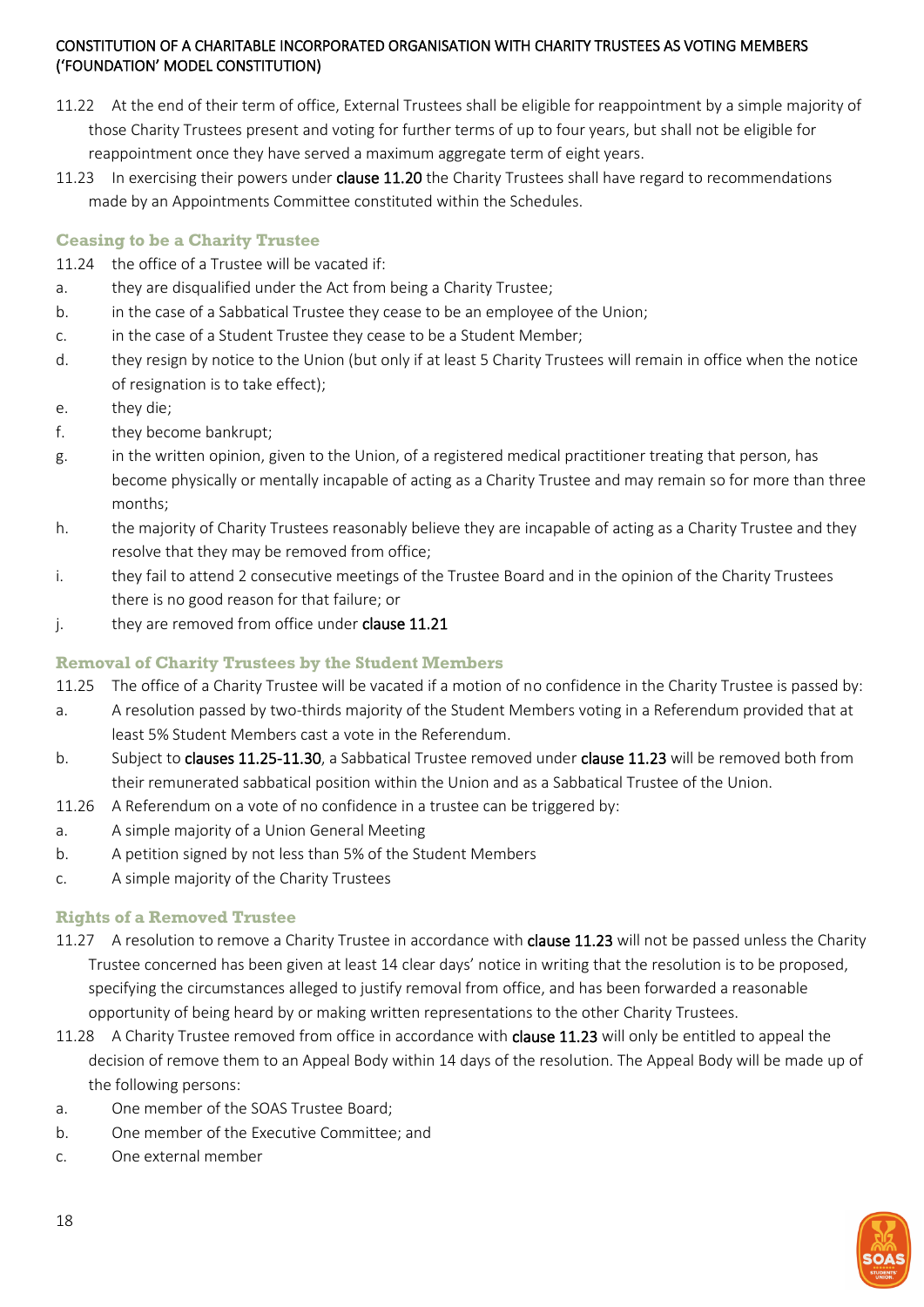- 11.29 The members of the Appeal Body must not have had any involvement in the original decision to remove the Charity Trustee
- 11.30 The procedures of the Appeal Body and selection of the external panel member are set out in the Schedules of this Constitution
- 11.31 A resolution of the Appeal Body approving or not approving the removal will be made in accordance with the procedure set out in the Union Complaints Schedule, following the procedures for a Stage Two Formal Complaint.
- 11.32 If such a resolution is passed it will take effect as a removal of that Charity Trustee from office with effect from the date the Charity Trustee was removed by the Board of Trustees. If such resolution is not passed that Charity Trustee will continue to be a Charity Trustee and be subject to the requirements of this Constitution as if no resolution to remove the Charity Trustee had been passed.

#### <span id="page-18-0"></span>**Replacement of Charity Trustees**

- 11.33 If a Sabbatical Trustee or Student Trustee resigns or retires, is disqualified or is removed from office at any time prior to the commencement of the Academic Year, the Union will hold a By-Election to appoint a replacement in accordance with the provisions of this Constitution and the Schedules
- 11.34 If a Student Trustee resigns or retires, is disqualified or is removed from office at any time following the commencement of the Academic Year, an Appointments Committee established in accordance with the Schedules, may appoint any Student Member it considers appropriate to fill the vacancy.
- 11.35 If a Sabbatical Trustees resigns or retires, is disqualified or is removed from office at any time following the commencement of the Academic Year, the Trustee Board may
- a. If the vacancy occurs within the first six months of office decide to hold a By-Election to fill the role
- b. If the vacancy occurs within the last six months of office decide to leave the role vacant, unless this leaves the Board with less than 2 Sabbatical Trustees, in which case the Trustee Board may establish an Appointments Committee in accordance with the Schedules to appoint any Student Member it considered appropriate to fill the vacancy.
- 11.36 For the avoidance of doubt, any individual appointed as a Sabbatical Trustee by the Appointments Committee will be appointed as a Sabbatical Trustee only. They will not take on the wider role of a Sabbatical Officer of the Union, will not be an employee of the Union and will not be remunerated as an employee of the Union.
- 11.37 A Charity Trustee appointed in accordance with clauses  $11.31 11.33$  above will remain in office until the next elections are held and the newly appointed Sabbatical Trustee takes office. If that person is not elected as a Charity Trustee, they will automatically cease to be a Charity Trustee when the newly-appointed Sabbatical Trustee takes office.

# <span id="page-18-1"></span>12.**Functions and Duties of Charity Trustees**

# <span id="page-18-2"></span>**Powers of the Charity Trustees**

- 12.1 The Charity Trustees manage the affairs of the Union and may for that purpose exercise all the powers of the Union. It is the duty of each Charity Trustee:
- a. to exercise their powers and to perform their functions as a Trustee of the Union in the way they decide in good faith would be most likely to further the purposes of the Union; and
- b. to exercise, in the performance of those functions, such care and skill as is reasonable in the circumstances having regard in particular to:
- I. any special knowledge or experience that they have or hold themselves out as having; and
- II. if they act as a Charity Trustee of the Union in the course of a business or profession, to any special knowledge or experience that it is reasonable to expect of a person acting in the course of that kind of business or profession.

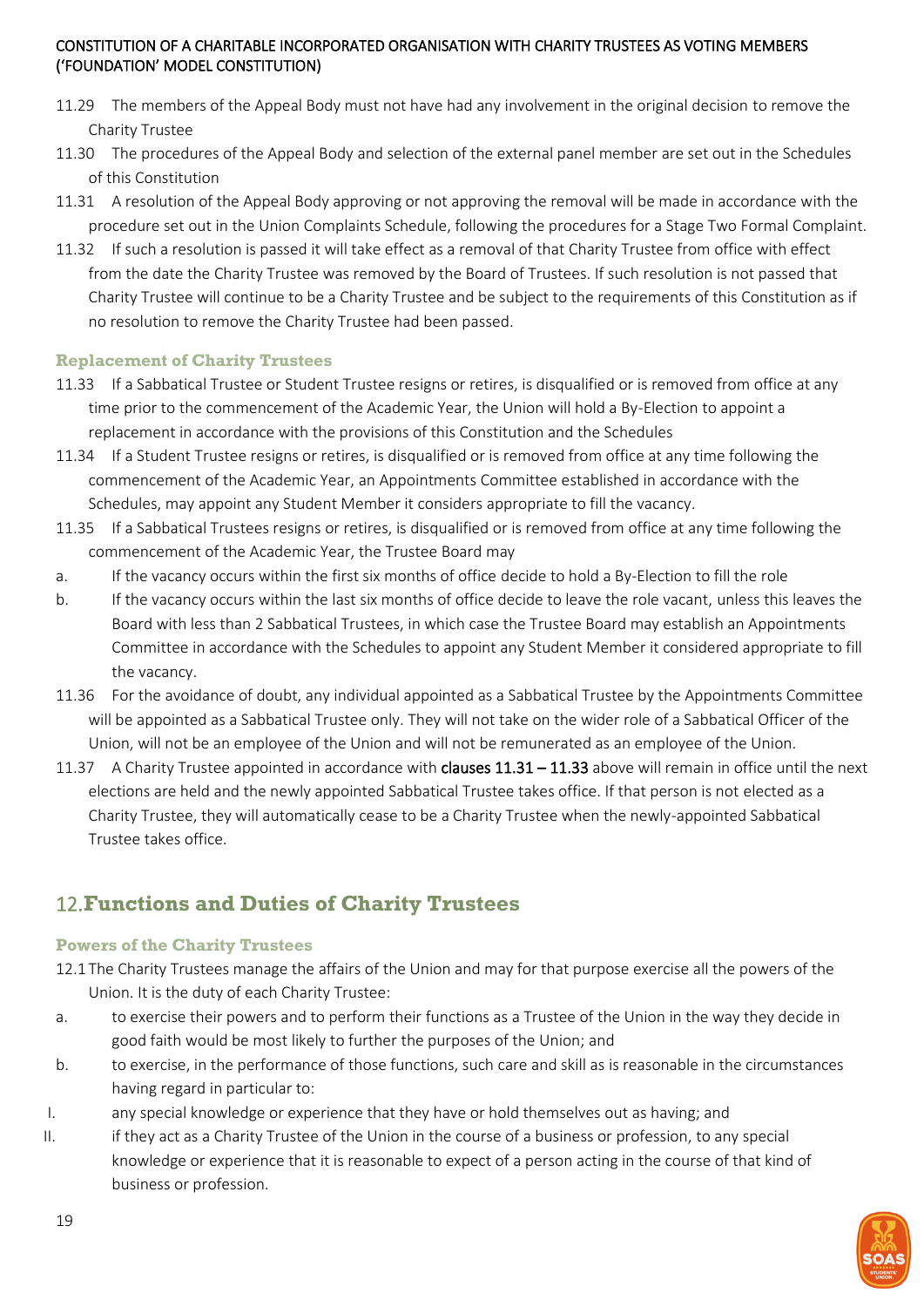- 12.2 The Charity Trustees will be responsible for overseeing the management and administration of the Union and (subject to the Education Act, this Constitution and Schedules) may exercise all the powers of the Union. No alteration of this Constitution or the Schedules shall invalidate any prior act of the Charity Trustees which would have been valid if that alteration had not been made. A meeting of the Charity Trustees at which a quorum is present may exercise all powers exercisable by the Charity Trustees.
- 12.3 The Charity Trustees' powers under clause 12.1 and 12.2 include, but are not limited to, responsibility for:
- a. The governance of the Union;
- b. The budget of the Union; and
- c. Setting the strategy and direction of the Union
- 12.4 The Charity Trustees may override any decision and Policy made by Student Members in General Meeting or through a Referendum which the Charity Trustees consider (in their absolute discretion):
- a. Has or may have financial implications for the Union;
- b. Is or may be in breach of, contrary to or otherwise inconsistent with charity or education law or any other legal requirement, including ultra vires;
- c. Is not or may not be in the best interests of the Union or all or any of its charitable objects;
- d. Has reputational implications to the Union; or
- e. Will or may otherwise affect the discharge of any or all of the responsibilities referred to in clause 12.3 above
- 12.5 The Charity Trustees will provide regular updates of its meetings and decisions to the Executive Committee of the Union.
- 12.6 The Charity Trustees will recognise such clubs and societies of SOAS Students' Union as meet the requirements and rules set out in the Schedules and as do not contravene the Union's charitable objects.
- 12.7All acts done by a meeting of the Charity Trustees, or of a committee of the Trustees, will be valid, even if it is later discovered that any Charity Trustee who participated in the vote:
- a. Was not properly appointed;
- b. Was disqualified from holding office;
- c. Had vacated office; or
- d. Was not entitled to vote

# <span id="page-19-0"></span>**Delegation of the Charity Trustees' Powers**

- 12.8 The Charity Trustees may, by power of attorney or otherwise, appoint any person to be the agent of the Union for such purposes and on such conditions as they determine.
- 12.9 The Charity Trustees may delegate any of their powers or functions to any committee or the implementation of any of their resolutions and day-to-day management of the affairs of the Union to any person or committee in accordance with the conditions set out in this Constitution.

# <span id="page-19-1"></span>**Delegation to Committees**

12.10 In the case of delegation to committees:

- a. The resolution making that delegation will specify those who will serve or be asked to serve on such committee. The resolution may allow the committee to make co-options up to a specified number
- b. Subject to clause 12.11, the composition of any such committee will be entirely in the discretion of the Charity Trustees and may comprise such of their number (if any) as the resolution may specify;
- c. The committee deliberations, passed resolutions and decisions must be reported to the Trustee Board regularly and in a reasonable timeframe.
- d. For the purposes of reporting to the Trustee Board the committee will appoint a secretary
- e. All delegations under this clause will be revocable at any time; and
- f. The Trustee Board may make such regulations and impose such terms and conditions and give such mandates to any such committee or committees as they may from time to time think fit.

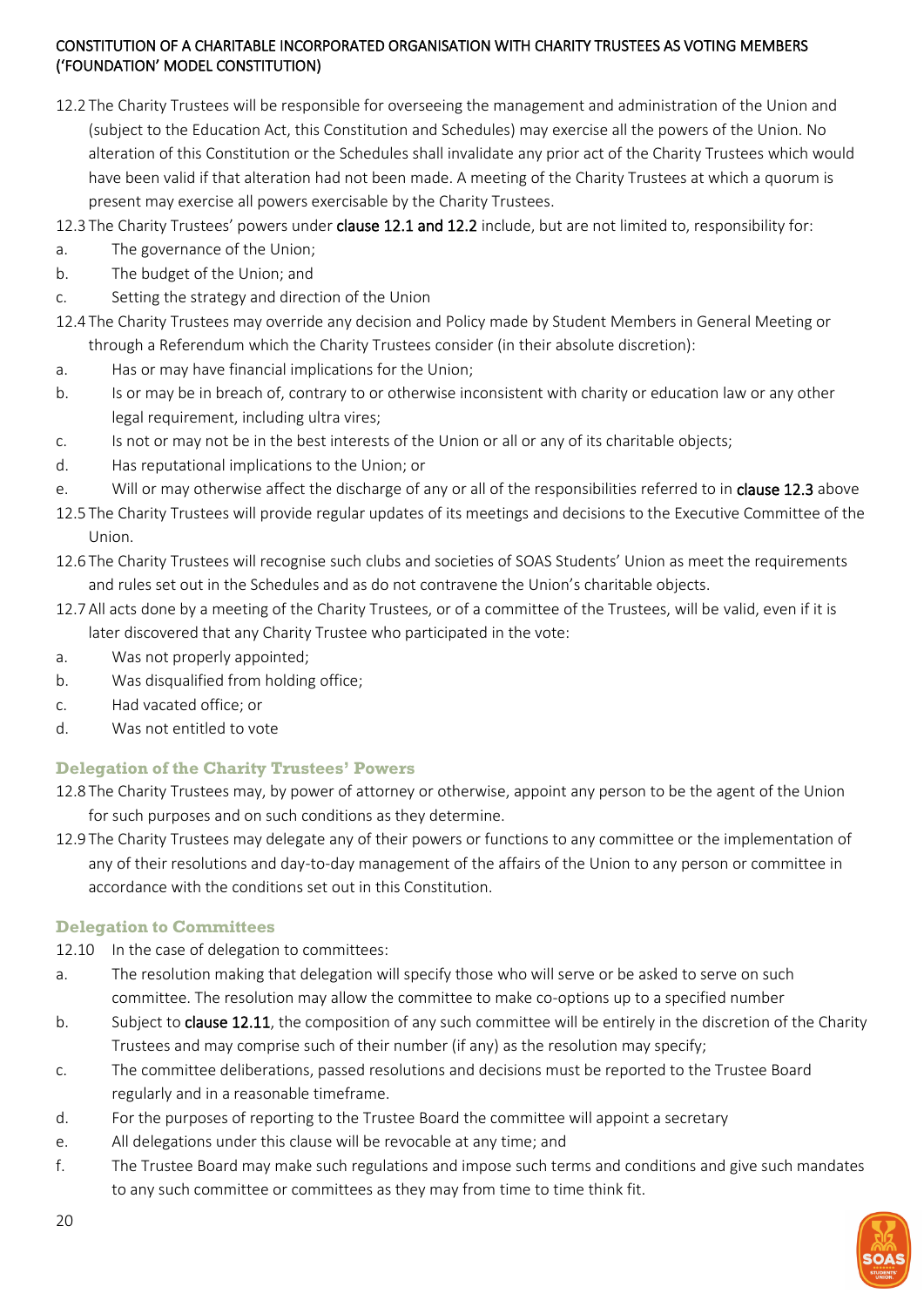- 12.11 The Charity Trustees will establish the following committees in accordance with their powers under clause 12.10
- a. Executive Committee, as described in clauses 12.19-12.22 and further in the Schedules
- b. Other sub-committees, as described in the Schedules

#### <span id="page-20-0"></span>**External Advisors**

- 12.12 The Charity Trustees may invite non-voting External Advisors to their meetings and those of their sub-
- committees, who have been selected by the Trustee Board in accordance with the following:
- a. the External Advisors have expertise which pertains to the running and operations of Students' Unions;
- b. the nominee has demonstrated that they share in the values and ideals held by SOAS Students' Union;
- c. the nominee is not a Member of SOAS Students' Union;
- d. the nominee has not been a Charity Trustee of SOAS Students' Union for two academic years prior to their taking office; and
- e. the nominee has expressed their availability for the Trustee meetings scheduled for the academic year

#### <span id="page-20-1"></span>**Delegation of day-to-day management powers to a Senior Staff Member**

- 12.13 The Charity Trustees will appoint a Senior Staff Member to oversee and manage the day-to-day running of the Union
- 12.14 In the case of the day-to-day management of the Union to the Senior Staff Member the delegated power is to:
- a. manage the Union by implementing the policy and strategy adopted by and within a budget approved by the Trustee Board
- b. advise the Charity Trustees in relation to such policy, strategy and budgets
- 12.15 The Trustee Board will provide the Senior Staff Member with a role description and instructions on the extent of their authority
- 12.16 The Senior Staff Members will report regularly to the Trustee Board on the activities undertaken in managing the Union and provide them regularly with management accounts sufficient to explain the financial position of the Union

#### <span id="page-20-2"></span>**Finance delegation**

12.17 For the avoidance of doubt, the Trustee Board may, in accordance with clauses 12.8 and 12.9 delegate all financial matters to any committee provided that such committee includes at least two Charity Trustees. Ordinarily this committee shall be the Finance and Risk Sub-Committee of the Board. The Charity Trustees may empower such a committee to hold a bank account provided that at least one Sabbatical Trustee is a signatory for transactions above a certain amount, as set out in the Schedules to this Constitution. No committee is permitted to incur expenditure on behalf of the Union except in accordance with a budget that has been approved by the Charity Trustees.

#### <span id="page-20-3"></span>**Proceedings of Committees**

12.18 The meetings and proceedings of any committee is governed by this Constitution but may be superseded by any Schedules made by the Trustee Board and Student Members.

#### <span id="page-20-4"></span>**The Executive Committee**

- 12.19 There will be an Executive Committee of the Union. The Executive Committee shall include:
- a. The Sabbatical Trustees; and
- b. Not more than 15 the elected Part-Time Officers
- I. One delegate from each of the Liberation Caucuses as detailed in clause 9.39

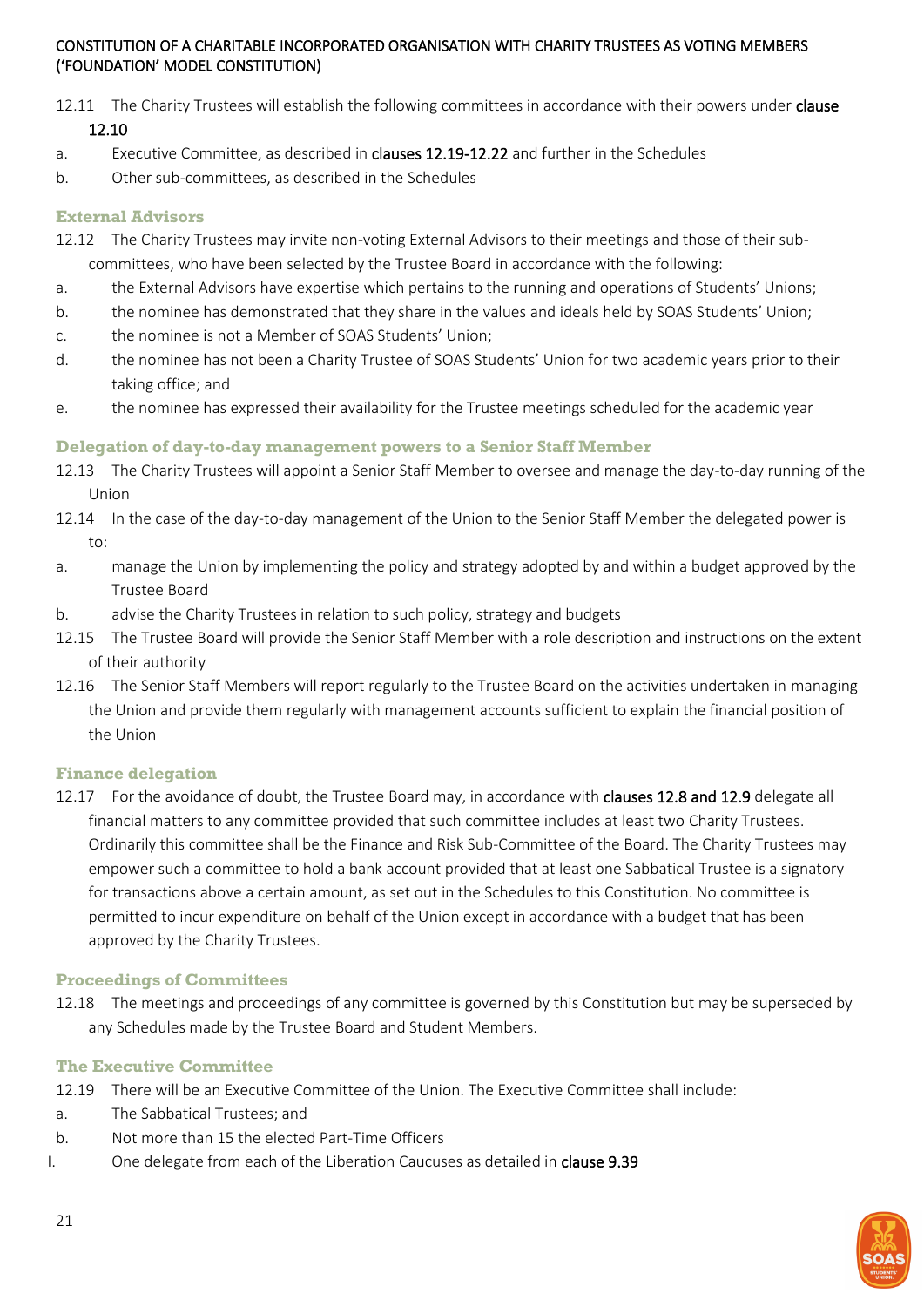- II. Eight delegates elected to the portfolios decided in the first preferendum of the academic year as detailed in clause 9.2a
- III. One nominated delegate of the Research Students Association.
	- c. Part-time officers may not simultaneously take the office of Trustee as provided in **clause 11.16 11.20**
	- 12.20 Proceedings of the meetings and powers of the Executive Committee is set out in the Schedules of this Constitution.
	- 12.21 The Executive Committee are responsible for representation and campaigning work and the implementation of Union policy as decided by the Student Members.
	- 12.22 The Executive Committee's responsibility does not include the duties of the Charity Trustees as set out in clauses  $12.1 - 12.18$  of this Constitution.

# <span id="page-21-0"></span>13.**Proceedings of the Trustee Board**

Subject to the provisions of this Constitution and the Schedules the Charity Trustees can determine how to regulate their proceedings as they see fit.

# <span id="page-21-1"></span>**Meetings of the Charity Trustees**

- 13.1 The Charity Trustees must hold a minimum of four meetings in an Academic Year.
- 13.2 At the request of any two Charity Trustees, the Senior Staff Member can call a meeting of the Trustee Board at any time.
- 13.3 Guests or observers can attend meetings of the Charity Trustees at the discretion of the Trustee Board Chair.

# <span id="page-21-2"></span>**Calling Trustees Meetings**

# *Length of Notice*

- 13.4 With the following exceptions a meeting of the Charity Trustees must have at least five clear working days' notice:
- a. All of the Charity Trustees agree to a meeting with shorter notice; or
- b. Urgent circumstances require shorter notice
- c. It is the decision of the Trustee Board Chair to determine whether the circumstances are considered 'urgent'.

# *Contents of Notice*

- 13.5 Notices of a meeting of the Charity Trustees will specify the place, date and time of the meeting, the agenda of the meeting including details of any decisions to be made; and
- 13.6 If it is anticipated that the Charity Trustees participating in the meeting will not be in the same place, how it is proposed that they will communicate with each other during the meeting.

# *Service of Notice*

13.7 Notice of meetings of the Charity Trustees will be sent to each Charity Trustee by email or by post to the email or postal address notified by the Charity Trustee.

# *Participation in Meetings of the Charity Trustees*

- 13.8 Subject to this Constitution, Charity Trustees will be considered to participate in a meeting or part of a meeting of the Charity Trustees when:
- a. The meeting has been called and takes place in accordance with the Constitution; and
- b. They can each communicate to and receive from the others any information or opinions they have on any particular item of the business of the meeting (for example via telephone or video conferencing)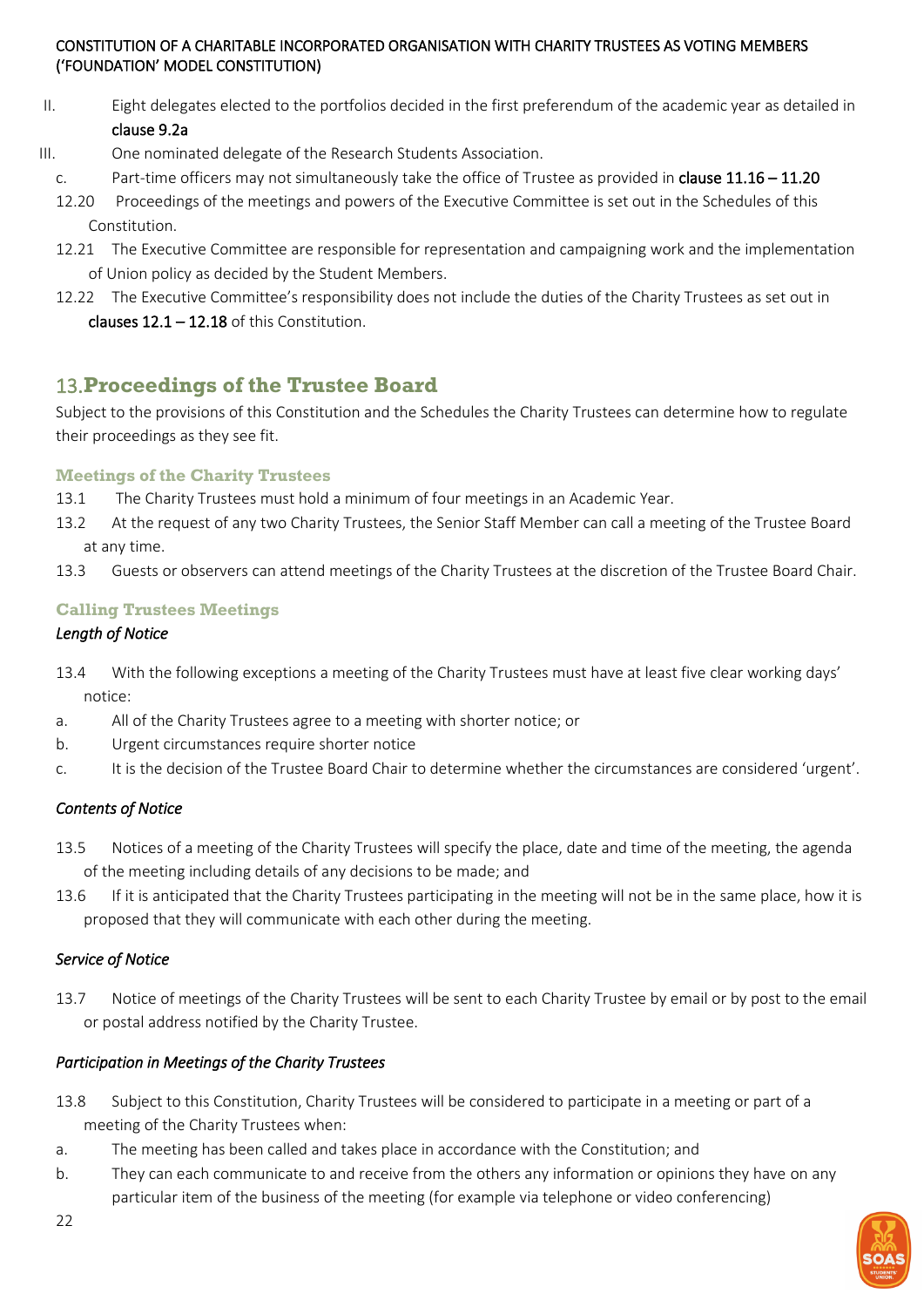- 13.9 In determining whether Charity Trustees are participating in a meeting of the Charity Trustees it is irrelevant where any Charity Trustee is, or how they communicate with each other.
- 13.10 If all of the Charity Trustees participating in a meeting are not in the same place, they may decide that the meeting is to be treated as taking place wherever any of them is.

# *Quorum for Trustees Meetings*

- 13.11 The only proposal that can be voted on at a non-quorate meeting of the Charity Trustees is the proposal to call another meeting.
- 13.12 The quorum for meetings of the Charity Trustees until and including the Effective Date is five. Thereafter the quorum for meetings of the Charity Trustees is five and must include at least one Sabbatical Trustee, one Student Trustee and one External Trustee. Where the resolution or issue being decided concerns a matter in which some or all of the Charity Trustees have a conflict of interest the quorum is five.

# *Chair and Deputy Chair*

- 13.13 The Chair of the Trustee Board is the Co-President Democracy and Education.
- 13.14 The Deputy Chair of the Trustee Board shall be an External Trustee. The Charity Trustees will appoint a Charity Trustee to be Deputy Chair of the Trustee Board each year, and may remove them from office at any time. The role of the Deputy Chair will be:
- a. to support the Chair,
- b. Deputise in their absence,
- c. Act as Chair to any items where there is a direct conflict of interest with the Chair, including officer remuneration, officer roles and Code of Conduct issues.
- d. Together with the Chair, act as the line management for the Senior Manager of the Union.
- 13.15 The Chair, or in their absence the Deputy Chair will be the Chair of any meetings of the Charity Trustees. In the absence of both the Chair and Deputy Chair another Charity Trustee will be appointed to chair the meeting by those Charity Trustees present at the meeting.

# *Decision making by Charity Trustees at meetings*

- 13.16 Questions arising at a meeting should where possible be decided based on consensus, but may be decided by a majority of votes. In the case of an equality of votes the Chair will be entitled to a deciding vote in addition to any other vote they may have.
- 13.17 Clause 13.16 above does not apply if, in accordance with the Constitution, the Chair of the meeting is not to be counted as participating in the decision-making process for quorum or voting purposes.

# *Trustee Decisions without a Meeting*

- 13.18 The Charity Trustees may take a unanimous decision without a meeting of the Charity Trustees by indicating to each other through an agreed means including electronic communication.
- 13.19 Decisions made by Charity Trustees without a meeting will be in the form of a written resolution, with the Charity Trustees indicating their agreement through either
- a. A printed, signed copy; or
- b. An electronic communication (normally an email) with a confirmation sent from an address verified as their own
- 13.20 A resolution of the Charity Trustees which is made in accordance with clauses 13.18 and 13.19 above will be as valid and effectual as if it had been passed at a meeting of the Charity Trustees duly convened and held, provided the following conditions are complied with:

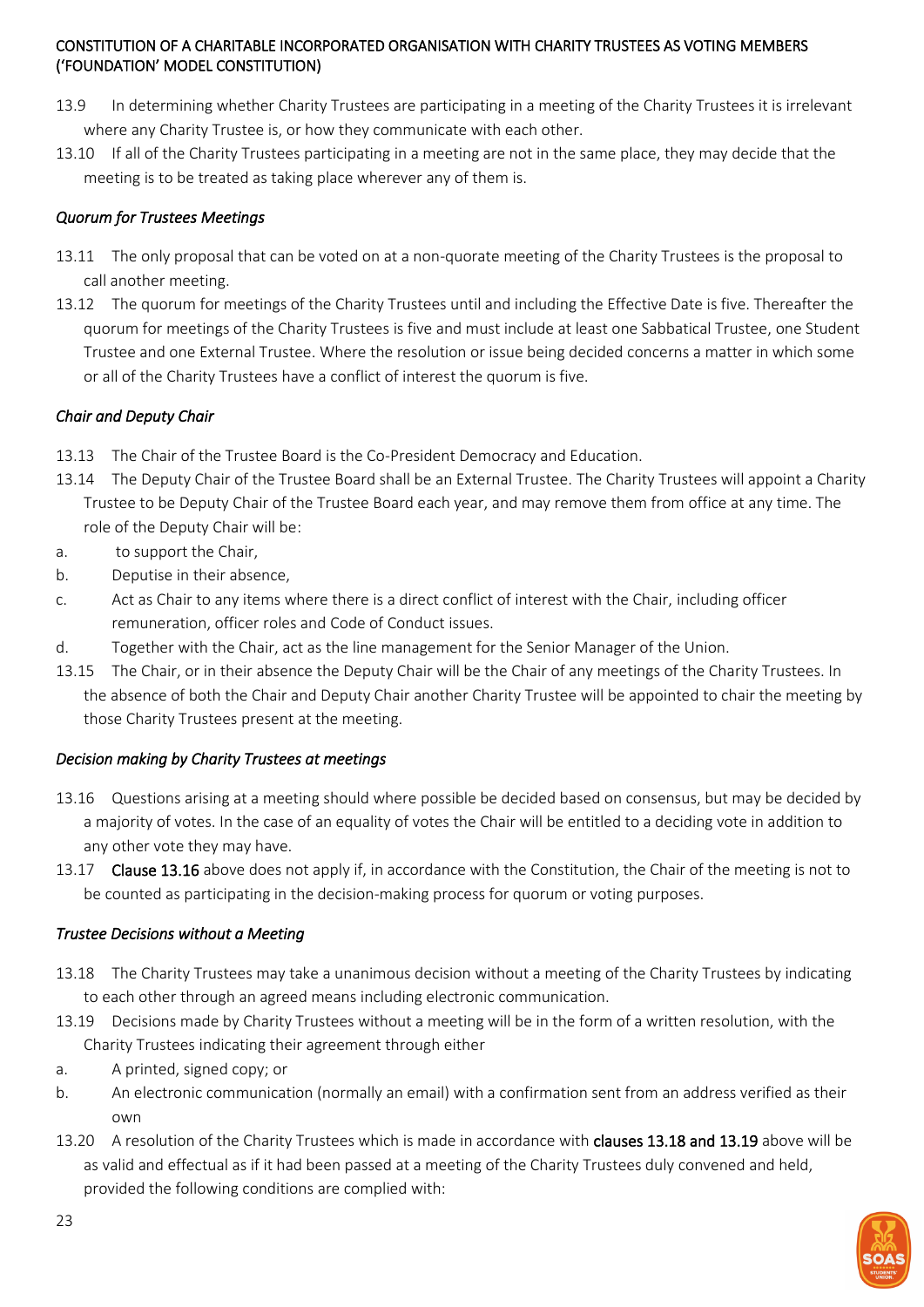- a. Approval from each Charity Trustee must be received by a nominated person (the 'Recipient');
- b. Following receipt of response from all Charity Trustees participating in the decision, the Recipient communicates to all of Charity Trustees by any means whether the resolution has been formally approved by the Trustee Board in accordance with this clause;
- c. The date of the decision will be the date of the communication from the Recipient confirming formal approval; and
- d. The Recipient will prepare and publish records of the decisions in accordance with [clauses 15.12 and 15.13](#page-25-0)  (*[minutes\)](#page-25-0)*

# <span id="page-23-0"></span>14.**Conflicts of Interest**

14.1A Charity Trustee must:

- a. Declare the nature and extent of any interest, direct or indirect, which they have in a proposed transaction or arrangement with the Union, or in any transaction or arrangement entered into by the Union which has not previously been declared; and
- b. Absent themselves from any discussions of the Charity Trustees in which it is possible that a conflict of interest will arise between their duty to act solely in the interests of the Union and any personal interest (including but not limited to any financial interest) save to the extent that they are invited expressly to contribute information.
- 14.2 As set out in **clause 14.5** below, any Charity Trustee absenting themselves from any discussions in accordance with this clause must not vote or be counted as part of the quorum in any decision of the Charity Trustees on the matter.
- 14.3 If a Charity Trustee's interest or duty cannot reasonably be regarded to giving rise to a conflict of interest or a conflict of duties with or in respect of the Union, they are entitled to participate in the decision-making process, to be counted in the quorum and to vote in relation to the matter Any uncertainty about whether a Charity Trustee's interest or duty is likely to give rise to a conflict will be determined by a majority decision of the other Charity Trustees taking part in the decision-making process.
- 14.4 For the avoidance of doubt the following transactions or arrangements will be presumed as not reasonably likely to give rise to a conflict of interest provided all of the Charity Trustees have the same interest:
- a. Approval of trustee expenses policies;
- b. Payment of premiums for trustee indemnity insurance; and
- c. Receipt by a Charity Trustee in their capacity as a beneficiary of the Union of benefits which are available generally to all beneficiaries
- 14.5 If a Charity Trustee's interest or duty gives rise (or could reasonably be regarded as likely to give rise) to a conflict of interest or a conflict of duties with or in respect of the Union they must:
- a. Declare their interest to the Trustee Board;
- b. Only be present for the part of the meeting which, in the view of the other Charity Trustees, is necessary to inform the decision;
- c. Not be counted in the quorum for that decision; and
- d. Withdraw during the vote and have no vote on the matter
- 14.6 In particular, clause 14.5 will apply to any matter that may directly or indirectly relate to the position of a Student Trustee who is or is to be remunerated as an employee by the Union.

#### <span id="page-23-1"></span>**Register of Charity Trustees' interests**

14.7 The Charity Trustees must keep a register of the Charity Trustees' interests as declared to the Trustee Board

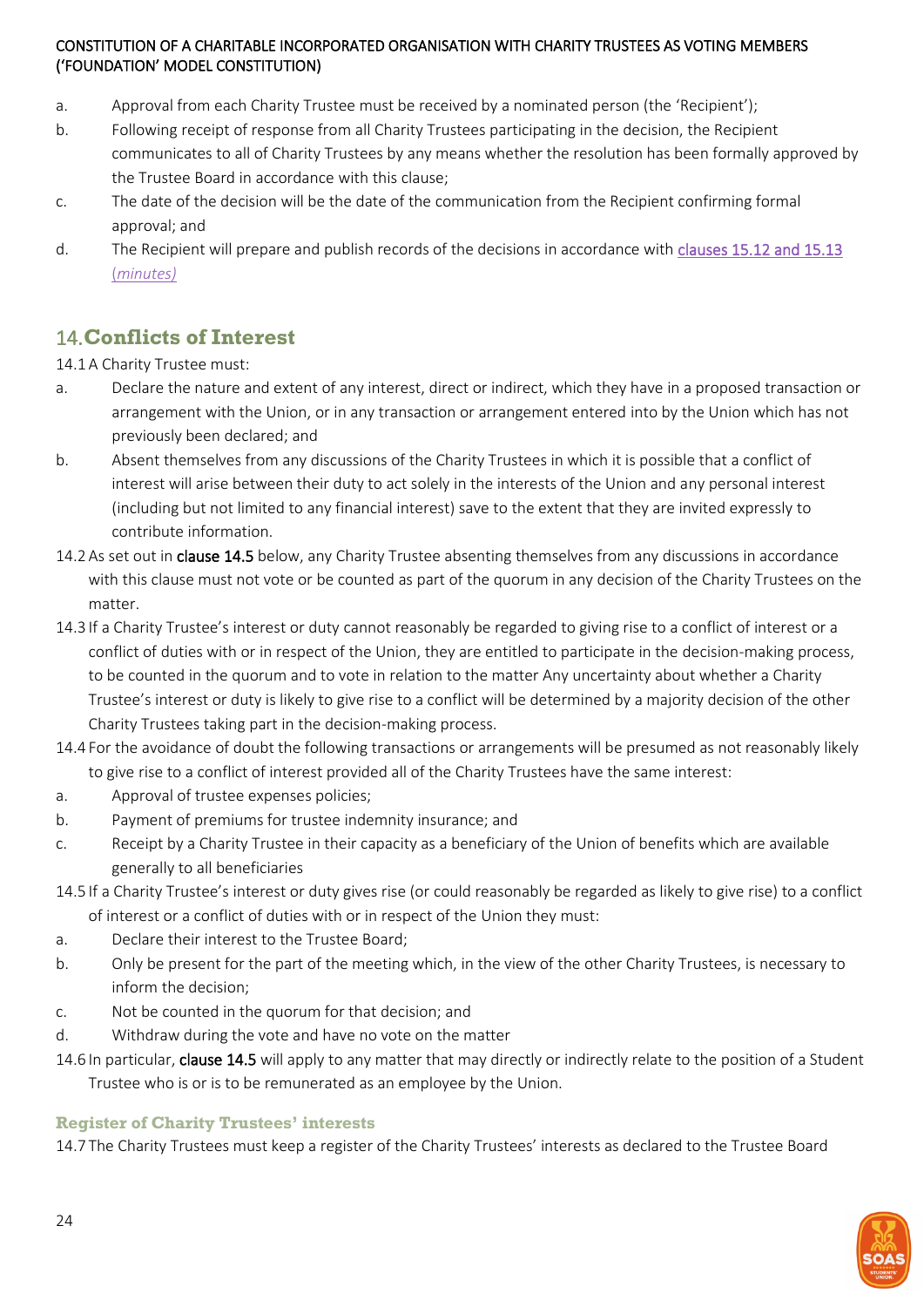# <span id="page-24-0"></span>15.**Administrative Arrangements and General Provisions**

#### <span id="page-24-1"></span>**Irregularities**

15.1 The proceedings at any meeting or the passing of a written resolution or the making of any decision will not be invalidated by reason of any accidental informality or irregularity (including any accidental omission to give or any non-receipt of notice) or by reason of any business being considered which is not specified in the notice.

#### <span id="page-24-2"></span>**Amendments to the Constitution**

- 15.2 The CIO Members (the Charity Trustees) and SOAS, University of London will review this Constitution every five years, with effect from the date that the Constitution comes into effect.
- 15.3No amendment of this Constitution will be made which would have the effect of the Union ceasing to be a charity. 15.4As provided by sections 224-227 of the Charity Act: This Constitution can only be amended:
- a. By resolution agreed in writing by the CIO Members of the Union; or
- b. By a resolution passed by a two-thirds majority of votes cast by a Referendum or at a General Meeting of the Student Members of the Union.
- 15.5 In accordance with section 226 of the Act, clause 3 [\(Objects\)](#page-5-2) and clause 5 [\(Limitation on private benefits\)](#page-6-1) an[d clause](#page-8-0)  7 [\(Dissolution\)](#page-8-0) or any provision where alteration would provide authorisation for any benefit to be obtained by Charity Trustees or CIO Members or persons connected with them may not be amended without prior written consent of the Charity Commission.
- 15.6With the exception of where any amendment to the Constitution is an inconsequential amendment due to a change in the Schedules (for example, the number or heading names of Clauses), any amendment to the Constitution will require the following:
- a. The proposal to amend the Constitution must be published to all Student Members;
- b. A period of time set out in the Schedules during which Student Members can submit any suggested amendments to the Proposals to be considered by the Trustee Board. For the avoidance of doubt, The Trustee Board has the discretion to accept or reject the suggested amendments submitted by Student Members;
- c. A further resolution published by the Trustee Board for all Student Members to approve the Proposal or revised Proposal containing amendments submitted by Student Members in accordance with clause 15.5b which the Trustee Board in their absolute discretion have accepted.
- d. A copy of any resolution altering the Constitution, together with a copy of the Union's constitution as amended must be sent to the Charity Commission within 15 days from the date on which the resolution is passed. The amendment does not take effect until it has been recorded in the Register of Charities.
- e. The prior approval of the SOAS Trustee Board is required for any amendments to the Constitution

# <span id="page-24-3"></span>**Schedules**

- 15.7 The Charity Trustees and the Student Members have the power to jointly make, repeal or amend Schedules to this Constitution in order to provide rules for the proper conduct and management of the Union, provided that such Schedules are not inconsistent with this Constitution.
- 15.8 Copies of any such Schedules currently in force must be made available to any Member of the Union on request.

# <span id="page-24-4"></span>**Keeping of Records and Registers**

- 15.9 The Union must comply with its obligations under the General Regulations in relation to the keeping of, and provision of access to, registers of its Members and Charity Trustees.
- 15.10 The Charity Trustees must comply with the requirements of the Charity Act with regard to the keeping of accounting records, to the preparation and scrutiny of statements of accounts, and to the preparation of annual reports and returns. The statements of accounts, reports and returns must be sent to the Charity Commission, regardless of the income of the Union, within 10 months of the financial year end.

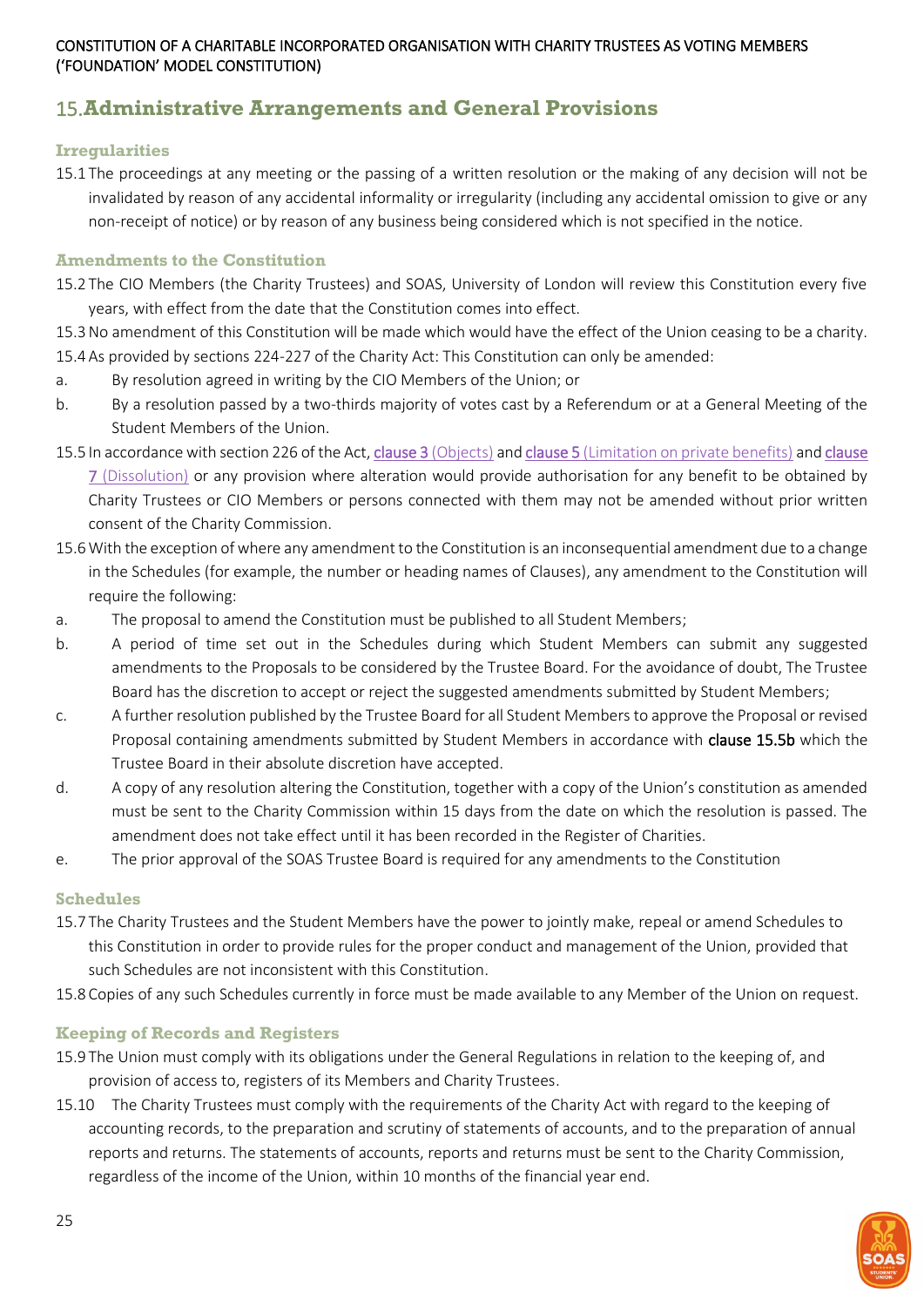- 15.11 The Charity Trustees must comply with their obligation to inform the Commission within 28 days of any change in the particulars of the Union entered on the Central Register of Charities.
- 15.12 The Members of the Union have the right to ask the Charity Trustees questions in writing about the content of any documents referred to in clause 15.10 above.

#### <span id="page-25-0"></span>**Minutes**

- 15.13 The Charity Trustees must keep minutes of all:
- a. Appointments of officers made by the Charity Trustees;
- b. Proceedings at general meetings of the Union;
- c. Meetings of the Charity Trustees and committees of Charity Trustees including:
- I. The names of the Charity Trustees present at the meeting
- II. The decisions made at the meetings; and
- III. Where appropriate the reasons for the decisions
- IV. Decisions made by the Charity Trustees otherwise than in meetings
	- 15.14 The minutes of the meetings referred to in clause 15.12 above will normally be considered open and will be available to Members on the Union's website, expect where those minutes relate to any reserved or confidential matters, including without limitation staff-related or disciplinary matters.

#### <span id="page-25-1"></span>**Indemnity**

15.15 Without prejudice to any indemnity to which a Trustee may otherwise be entitled, every Charity Trustee shall and every other officer or auditor of the Union may be indemnified out of the assets of the Union against any liability incurred by them in defending any proceedings, whether civil or criminal, in which judgment is given in their favour or in which they are acquitted or in connection with any application in which relief is granted to them by the court from liability for negligence, default, breach of duty or breach of trust in relation to the affairs of the Union, and against all costs, charges, losses, expenses or liabilities incurred by them in the execution and discharge of their duties or in relation thereto.

# <span id="page-25-2"></span>16.**Communications**

# <span id="page-25-3"></span>**Communications to the Union**

16.1Any Member or Charity Trustee may send documents or information to the Union:

- a. by hand; or
- b. by post

by sending it to the principal office or any other address specified by the Union for this purpose.

- 16.2Any Member or Charity Trustee may send documents or information to the Union in Electronic Form or by Electronic means (for example by email), provided that:
- a. in the case of documents or information sent in Electronic Form, the Union has agreed (generally or specifically) to receive documents or information in that form (and has not revoked that agreement), or is treated as having agreed to receive documents or information in that form under clauses 16.5 – 16.8 (below)
- b. documents or information sent by Electronic means must be sent to either:
- I. an address specified by the Union for the purpose; or
- II. an address to which clause 16.1 applies; and
- c. communications sent by Electronic means must be authenticated in a manner which is satisfactory to the Union

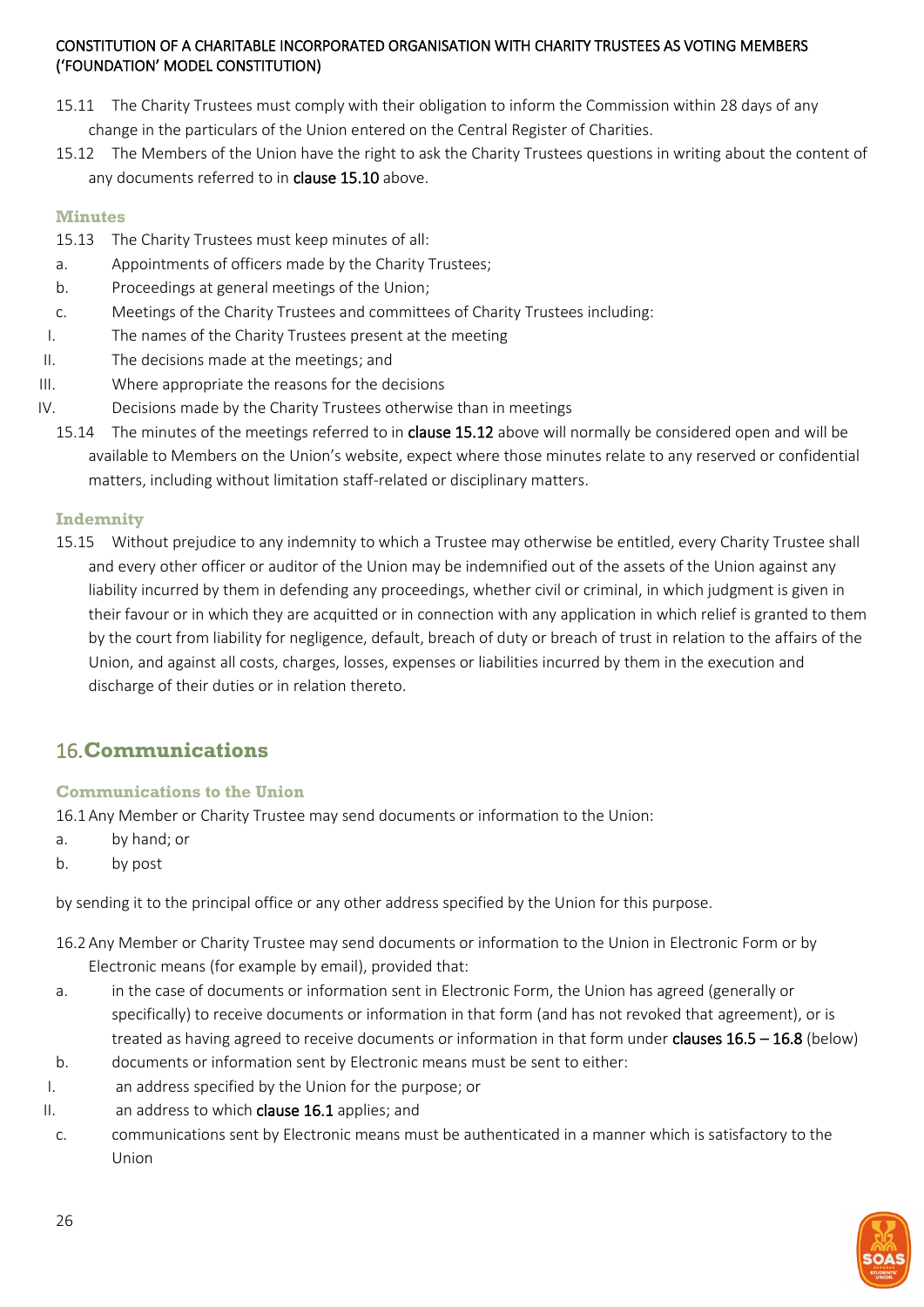# <span id="page-26-0"></span>**Communications by the Union**

- 16.3 The Union may send documents or information to any Member or Charity Trustee by hand or by post, by handing it to them or by sending it to:
- a. an address specified for the purpose by the intended recipient; or
- b. their address as shown in the Union's register of Members or Charity Trustees (as appropriate); or
- c. where the Union is unable to obtain an address falling within clauses 16.3 (a) or (b), the intended recipient's last address known to the Union.
- 16.4 The Union may send or supply documents or information to any Member or Charity Trustee in Electronic Form or by Electronic means (including by email or by making it available on the website), provided that:
- a. the intended recipient has agreed (generally or specifically) to receive documents or information in that form or by such means (and has not revoked that agreement); or
- b. (in the case of documents or information sent in Electronic Form) the intended recipient is treated as having agreed to receive documents or information in that form or by such means under clause 16.5; or
- c. (in the case of documents or information made available via a website) the intended recipient is treated as having agreed to receive documents or information in that manner under paragraph 10 of Schedule 3 of the General Regulations.

# <span id="page-26-1"></span>**Union's agreement to electronic communications**

- 16.5Any Member or Charity Trustee, by virtue of becoming a Member and by providing the Union with their email address or similar, is taken to have agreed to receive communications from the Union in Electronic Form at that address unless the Member has indicated to the Union their unwillingness to receive such communications in that form.
- 16.6When communicating any notice or proposal via a website, the Charity Trustees must take reasonable steps to ensure that Members and Charity Trustees are promptly notified of the publication of any such notice or proposal.
- 16.7Notwithstanding the General Regulations, if the Union sends or supplies documents or information to another person in Electronic Form the Union will not be treated as having agreed to accept a response in Electronic Form unless the document or information specifically states that the Union agrees to accept responses in Electronic Form and gives an address to which responses may be sent in Electronic Form.
- 16.8 Subject to the General Regulations and Dissolution Resolutions, a Charity Trustee or other person (other than in their capacity as a Member) may agree with the Union that notices or documents sent to that person in a particular way are deemed to have been received within a specified time and for the specified time to be less than 48 hours.

#### <span id="page-26-2"></span>**Deemed Delivery**

16.9Where any document or information is sent or supplied by the Union to the Charity Trustees or the Members;

- a. where it is sent by post it is deemed to have been received 48 hours (including Saturdays, Sundays and Public Holidays) after it was posted;
- b. where it is sent or supplied by electronic means, it is deemed to have been received on the same day that it was sent;
- c. where it is sent or supplied by means of a website, it is deemed to have been received
- I. when the material was first made available on the website; or
- II. if later, when the recipient received (or is deemed to have received) notice of the fact that the material is available on the website.
	- 16.10 The intended recipient of a document or information may agree generally or specifically with the Union that it is deemed to be received within a shorter period than that specified in clause 16.9

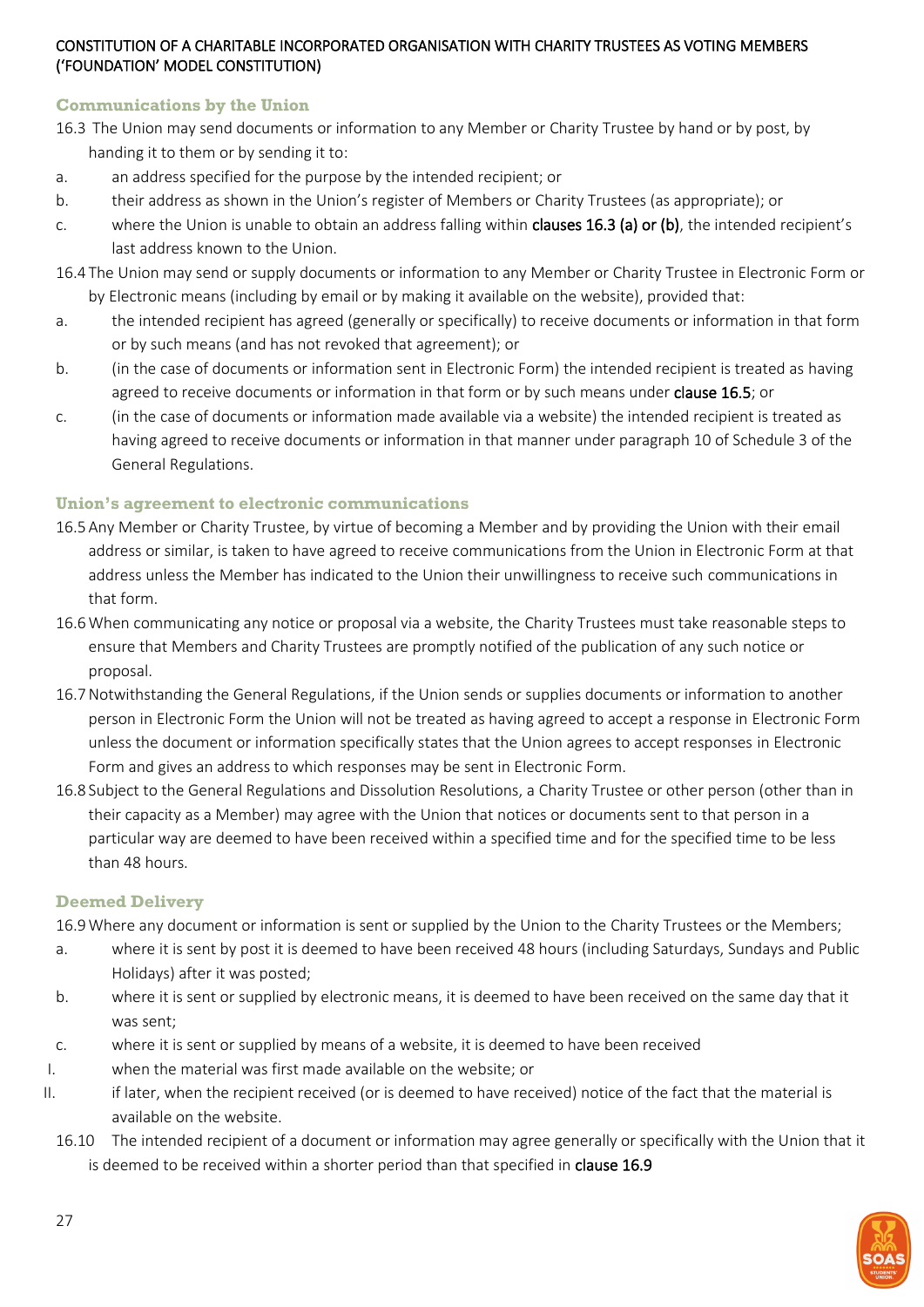- 16.11 Notwithstanding anything in this clause 16, the Union may send or supply any document or information to Student Members (whether under the Constitution or otherwise) in such manner as the Union thinks fit. In particular (but without limitation) if the Union is aware of a Student Member's email address, the Union may communicate with the Student Member using that address, and the Union may communicate with Student Members via website.
- 16.12 Further provisions governing the Union's communications with its Student Members may be set out in the Schedules.

# <span id="page-27-0"></span>17.**Definitions and Interpretation**

In this Constitution the following terms have the following meanings:

| 17<br>17.1 | 'Academic Year'                | The period between September in on Year to June in the next Year<br>determined by the Union as the period during which Students are<br>required to be registered with SOAS. Each Academic Year is for the<br>time being divided into three terms                                                                                                                                                                                                                                                                                                                                                                                   |
|------------|--------------------------------|------------------------------------------------------------------------------------------------------------------------------------------------------------------------------------------------------------------------------------------------------------------------------------------------------------------------------------------------------------------------------------------------------------------------------------------------------------------------------------------------------------------------------------------------------------------------------------------------------------------------------------|
| 17.2       | 'Appeal Body'                  | Panel of members to hear appeals, as set up in line with 11.28.                                                                                                                                                                                                                                                                                                                                                                                                                                                                                                                                                                    |
| 17.3       | 'Appointments Committee'       | Panel of members to deal with Trustee recruitment in line with clause<br>11.35                                                                                                                                                                                                                                                                                                                                                                                                                                                                                                                                                     |
| 17.4       | 'Board of Trustees' or 'Board' | The board of the Charity Trustees of the Union                                                                                                                                                                                                                                                                                                                                                                                                                                                                                                                                                                                     |
| 17.5       | 'Chair'                        | The chair of the Board of Trustees, who shall be Co-President<br>Democracy and Education in accordance with clause 13.3                                                                                                                                                                                                                                                                                                                                                                                                                                                                                                            |
| 17.6       | 'Charity Act'                  | The Charities Act 2011, as amended from time to time.                                                                                                                                                                                                                                                                                                                                                                                                                                                                                                                                                                              |
| 17.7       | 'CIO Members'                  | The Charity Trustees                                                                                                                                                                                                                                                                                                                                                                                                                                                                                                                                                                                                               |
| 17.8       | 'clear working days'           | In relation to the period of a notice, that period excluding the day<br>when the notice is given or deemed to be given and the day for which<br>it is given or on which it is to take effect, and excluding Saturdays,<br>Sundays and Bank Holidays and Union closure                                                                                                                                                                                                                                                                                                                                                              |
| 17.9       | 'Code of Practice'             | The code of practice relating to SOAS' obligations under Section 22 of<br>the Education Act                                                                                                                                                                                                                                                                                                                                                                                                                                                                                                                                        |
| 17.10      | 'Connected Person'             | Any person falling within one of the following categories and where<br>payment to that person might result in the relevant Charity Trustee<br>obtaining benefit: a) any spouse, civil partners, parent, child, brother,<br>sister, grandparent, grandchild of a Trustee; or b) the spouse or civil<br>partner of any person in a); c) any other person in a relationship with a<br>Trustee which may reasonably be regarded as equivalent to such a<br>relationship; or d) any company or LLP or firm of which a Trustee is a<br>paid director, member, partner or employee, or shareholder holding<br>more than 1% of the capital |
| 17.11      | 'Constitution'                 | This Constitution of the Union                                                                                                                                                                                                                                                                                                                                                                                                                                                                                                                                                                                                     |

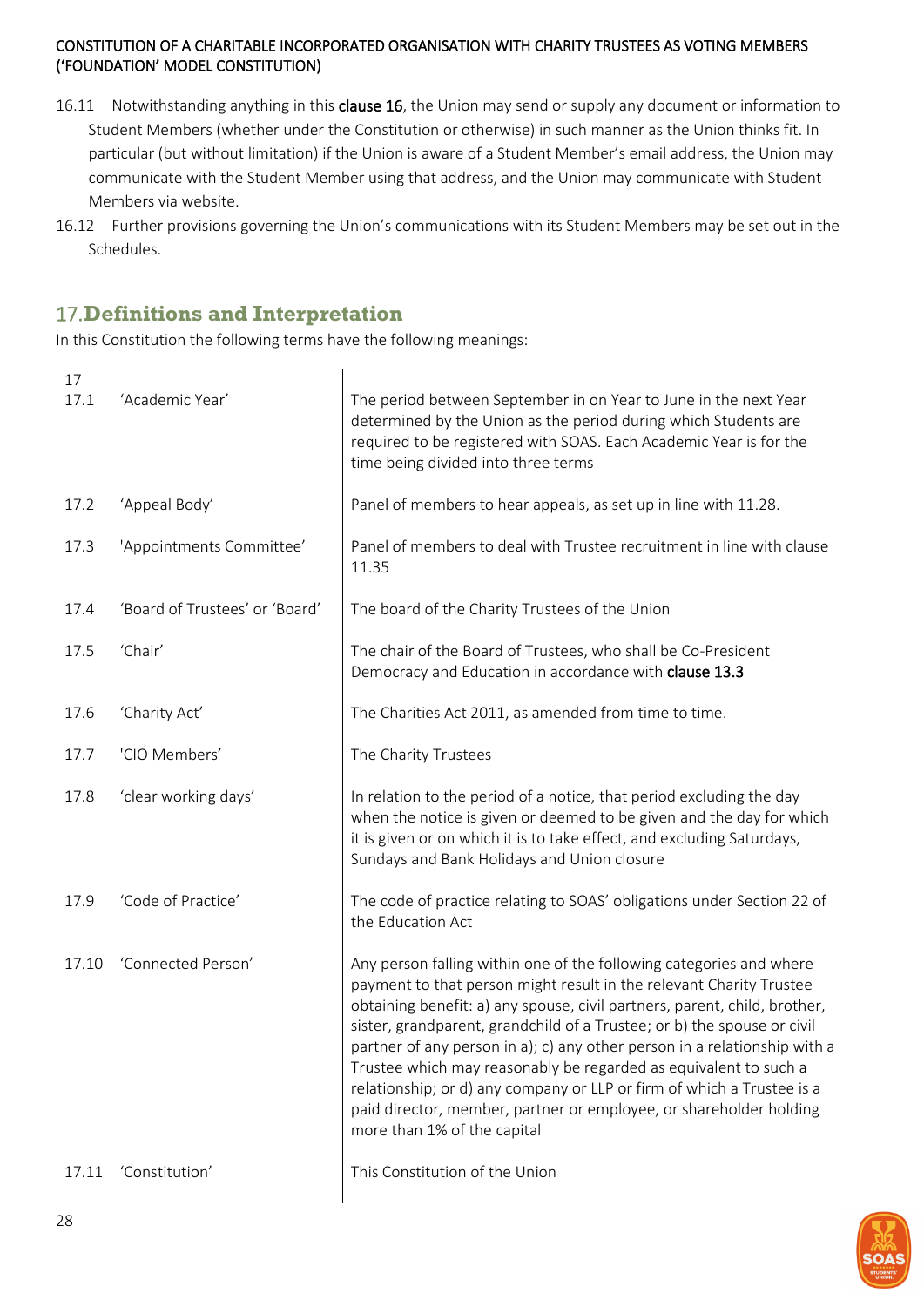| 17.12 | 'Co-President Democracy &<br>Education' | A sabbatical trustee of the Union as elected by the Members in<br>accordance with the Schedules                                                                               |
|-------|-----------------------------------------|-------------------------------------------------------------------------------------------------------------------------------------------------------------------------------|
| 17.13 | 'Deputy Chair'                          | The deputy chair of the Board of Trustees, who will be appointed in<br>accordance with clause 13.4                                                                            |
| 17.14 | 'Dissolution Regulations'               | The Charitable Incorporated Organisations (Insolvency and Dissolution)<br>Regulations 2012, as amended from time to time.                                                     |
| 17.15 | 'Education Act'                         | The Education Act 1994, as amended from time to time.                                                                                                                         |
| 17.16 | 'the Executive Committee'               | Means the Sabbatical Trustees and the elected Part Time Officers                                                                                                              |
| 17.17 | 'in writing'                            | Means written, printed or transmitted writing including electronic<br>communications                                                                                          |
| 17.18 | 'General Meeting'                       | Either an Annual General Meeting or Extraordinary Meeting, called<br>under clause 9.                                                                                          |
| 17.19 | 'General Regulations'                   | The Charitable Incorporated Organisations (General) Regulations 2012,<br>as amended from time to time.                                                                        |
| 17.20 | 'Members'                               | Student members of the Union being the Students at SOAS [as further<br>defined in clause 17.21] and the Sabbatical Trustees                                                   |
| 17.21 | 'Office'                                | The head office of the Union                                                                                                                                                  |
| 17.22 | 'Part Time Officers'                    |                                                                                                                                                                               |
| 17.23 | 'Personal Interest'                     | A financial interest or an interest that does not arise in the ordinary<br>course of being a Member or a Charity Trustee (for example being a<br>member of a club or society) |
| 17.24 | 'Petition'                              | A documented petition of Students                                                                                                                                             |
| 17.25 | 'Policy'                                | Representative and campaigning policy set by Referenda or the<br>General Meeting in accordance with clauses 9.2 and 9.27                                                      |
| 17.26 | 'Referendum'                            | A ballot in which all Members of the Union are entitled to cast a vote in<br>accordance with the Schedules                                                                    |
| 17.27 | 'Sabbatical Trustee'                    | A Charity Trustee elected in accordance with clause 11.19, also known<br>as 'sabbatical officer' or 'Co-President' or 'full time officer'                                     |
| 17.28 | 'Schedules'                             | The Schedules setting out the working practices of the Union made<br>from time to time in accordance with Clause 15.6 and 15.7                                                |
| 17.29 | 'Senior Staff Member'                   | The Senior Staff Member of the Union                                                                                                                                          |
| 17.30 | 'SOAS'                                  | SOAS University of London, also known as The School of Oriental and<br>African Studies, incorporated by Royal Charter in 1916                                                 |